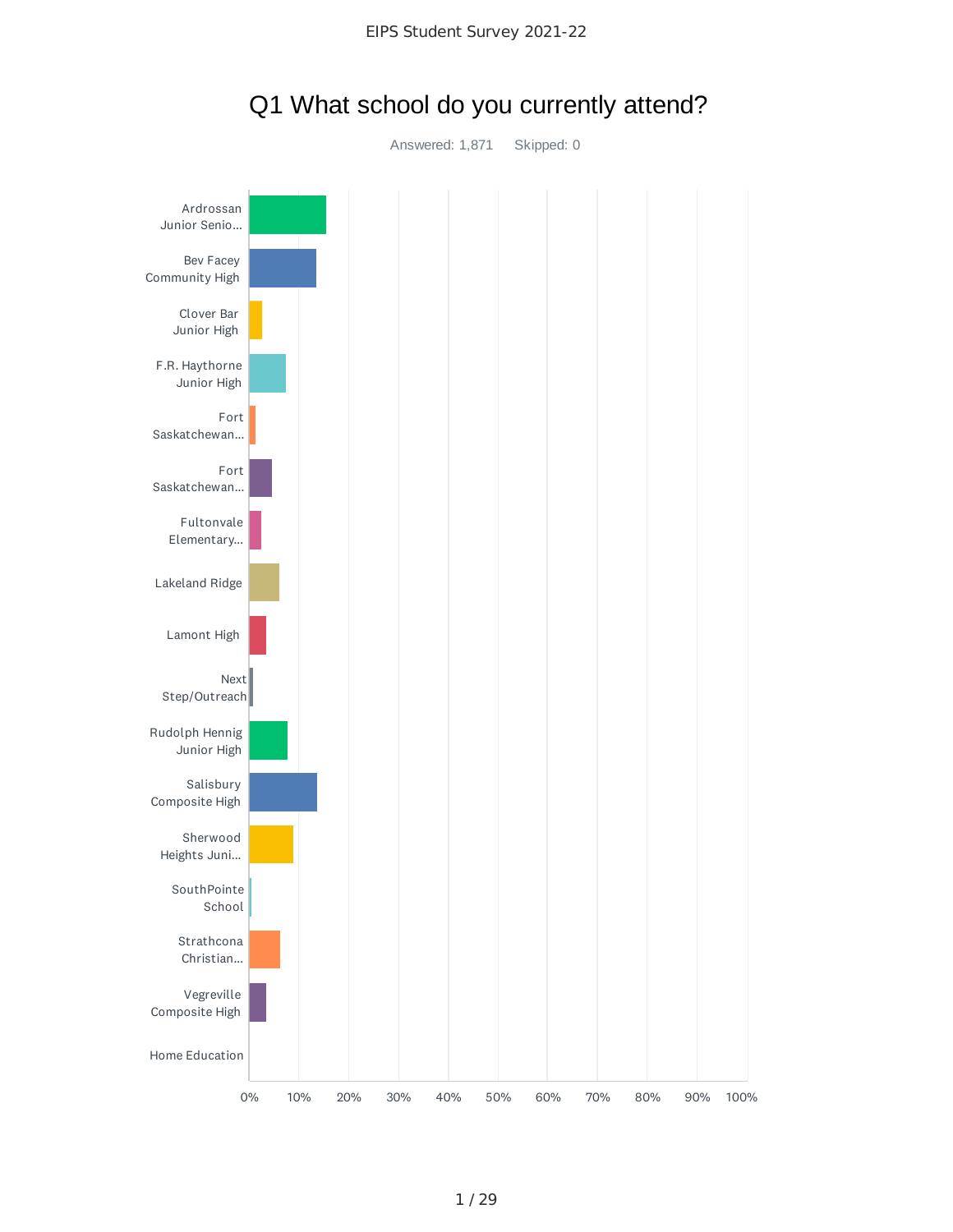| <b>ANSWER CHOICES</b>                  | <b>RESPONSES</b> |              |
|----------------------------------------|------------------|--------------|
| Ardrossan Junior Senior High           | 15.55%           | 291          |
| Bev Facey Community High               | 13.58%           | 254          |
| Clover Bar Junior High                 | 2.83%            | 53           |
| F.R. Haythorne Junior High             | 7.48%            | 140          |
| Fort Saskatchewan Christian            | 1.39%            | 26           |
| Fort Saskatchewan High                 | 4.65%            | 87           |
| Fultonvale Elementary Junior High      | 2.62%            | 49           |
| Lakeland Ridge                         | 6.09%            | 114          |
| Lamont High                            | 3.53%            | 66           |
| Next Step/Outreach                     | 0.80%            | 15           |
| Rudolph Hennig Junior High             | 7.96%            | 149          |
| Salisbury Composite High               | 13.79%           | 258          |
| Sherwood Heights Junior High           | 8.98%            | 168          |
| SouthPointe School                     | 0.69%            | 13           |
| Strathcona Christian Academy Secondary | 6.36%            | 119          |
| Vegreville Composite High              | 3.63%            | 68           |
| Home Education                         | 0.05%            | $\mathbf{1}$ |
| <b>TOTAL</b>                           |                  | 1,871        |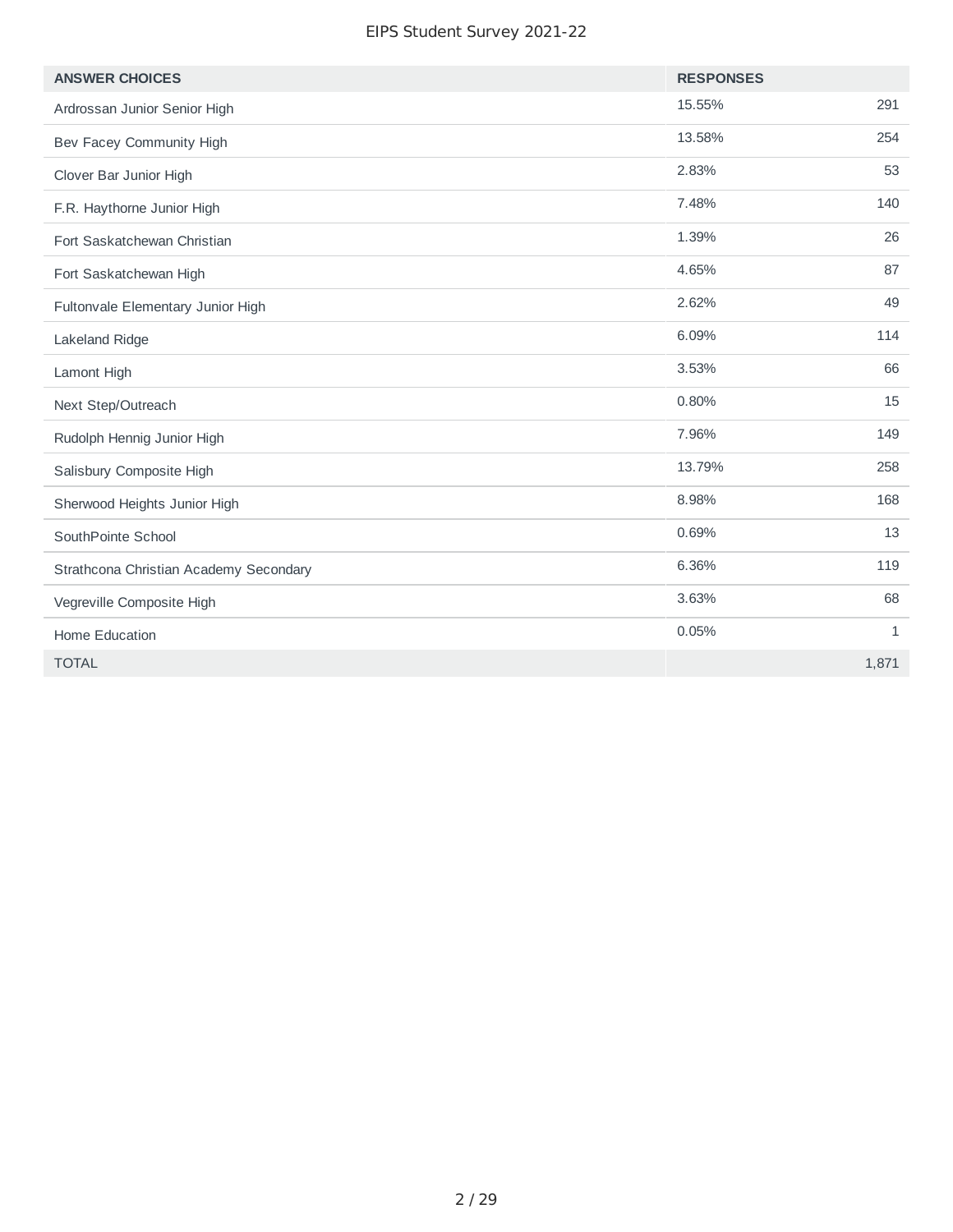

| <b>ANSWER CHOICES</b> | <b>RESPONSES</b> |  |
|-----------------------|------------------|--|
| Grade 9               | 54.36%<br>1,017  |  |
| Grade 12              | 45.64%<br>854    |  |
| <b>TOTAL</b>          | 1,871            |  |

# Q2 What grade are you currently in?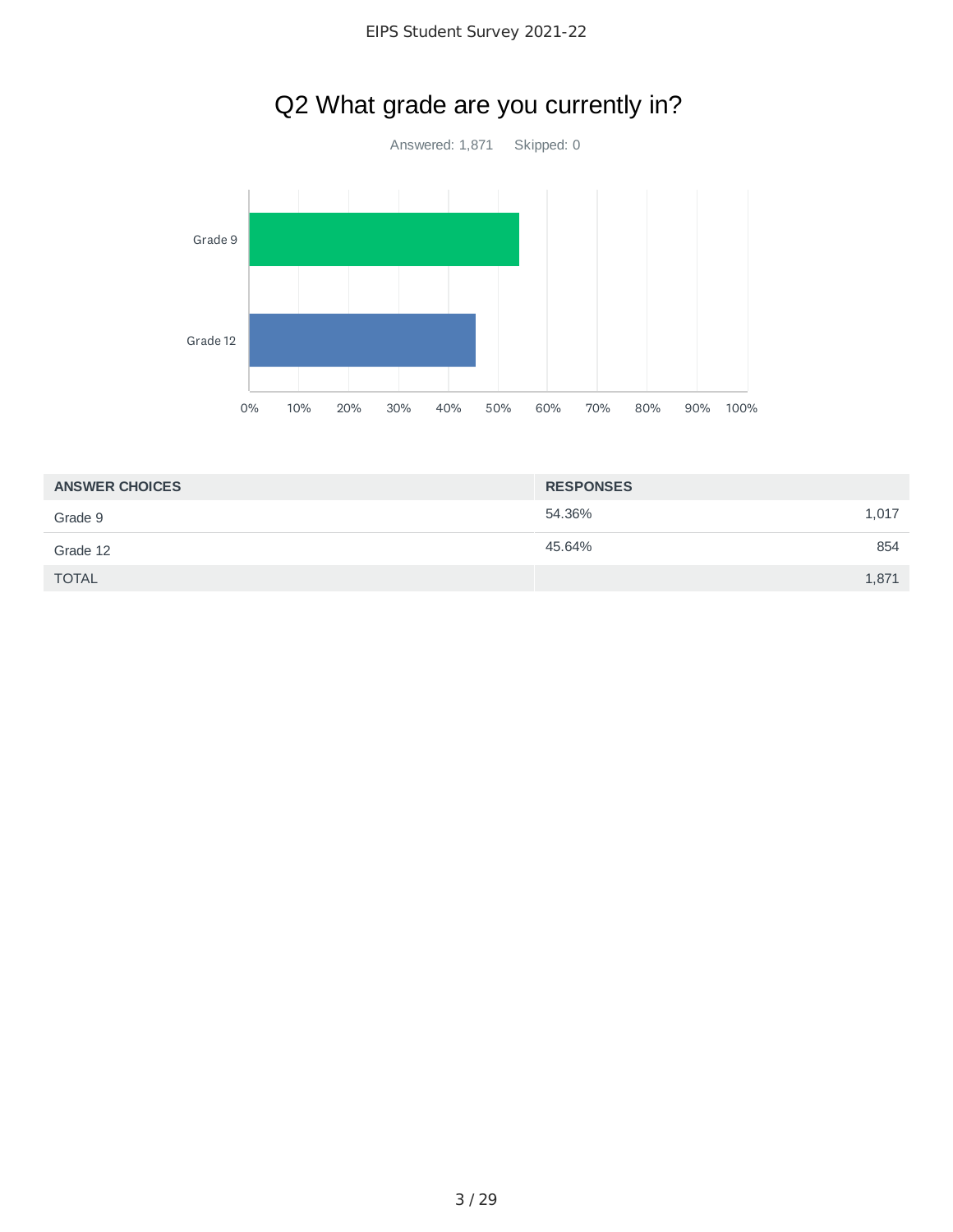

# Q3 At school, my individual learning needs are met.

| <b>ANSWER CHOICES</b> | <b>RESPONSES</b> |       |
|-----------------------|------------------|-------|
| Strongly agree        | 11.25%           | 204   |
| Agree                 | 66.74%           | 1,210 |
| <b>Disagree</b>       | 13.62%           | 247   |
| Strongly disagree     | 3.59%            | 65    |
| Don't know            | 4.80%            | 87    |
| <b>TOTAL</b>          |                  | 1,813 |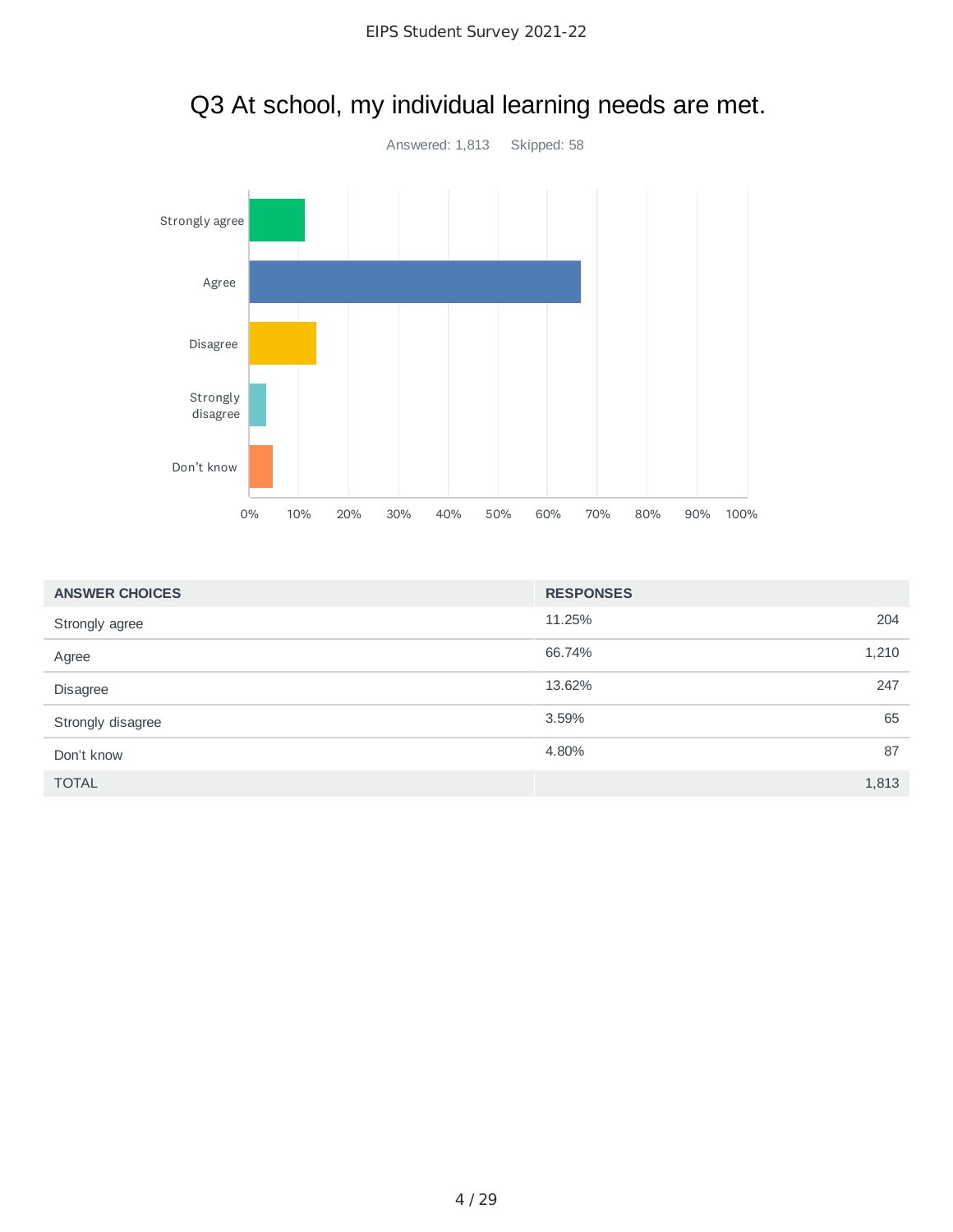

# Q4 At school, I'm encouraged to do my best.

| <b>ANSWER CHOICES</b> | <b>RESPONSES</b> |       |
|-----------------------|------------------|-------|
| Strongly agree        | 22.43%           | 406   |
| Agree                 | 59.28%           | 1,073 |
| Disagree              | 11.93%           | 216   |
| Strongly disagree     | 2.43%            | 44    |
| Don't know            | 3.92%            | 71    |
| <b>TOTAL</b>          |                  | 1,810 |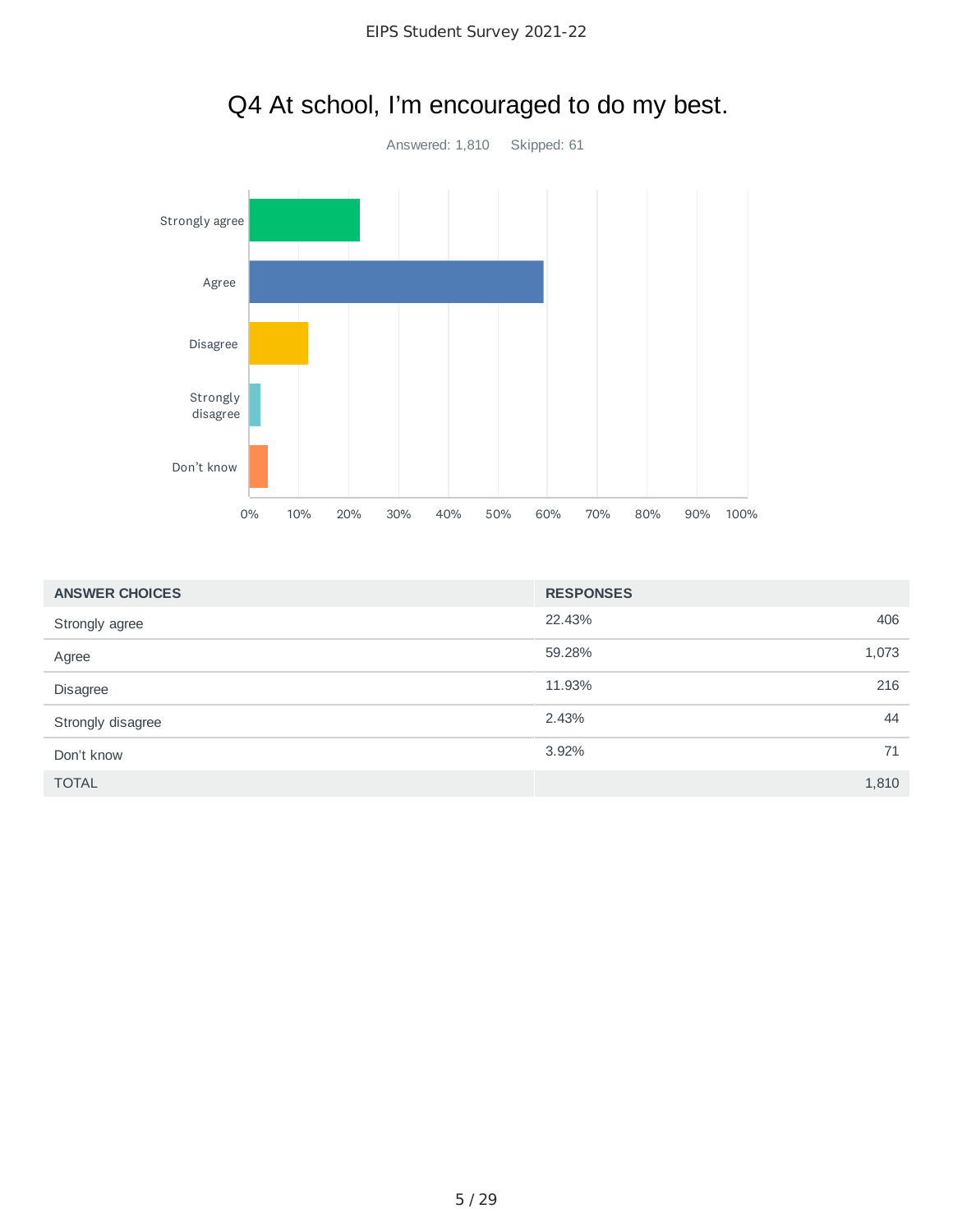

# Q5 I'm demonstrating growth in literacy.

| <b>ANSWER CHOICES</b> | <b>RESPONSES</b> |       |
|-----------------------|------------------|-------|
| Strongly agree        | 13.88%           | 251   |
| Agree                 | 59.24%           | 1,071 |
| Disagree              | 15.60%           | 282   |
| Strongly disagree     | 2.99%            | 54    |
| Don't know            | 8.30%            | 150   |
| <b>TOTAL</b>          |                  | 1,808 |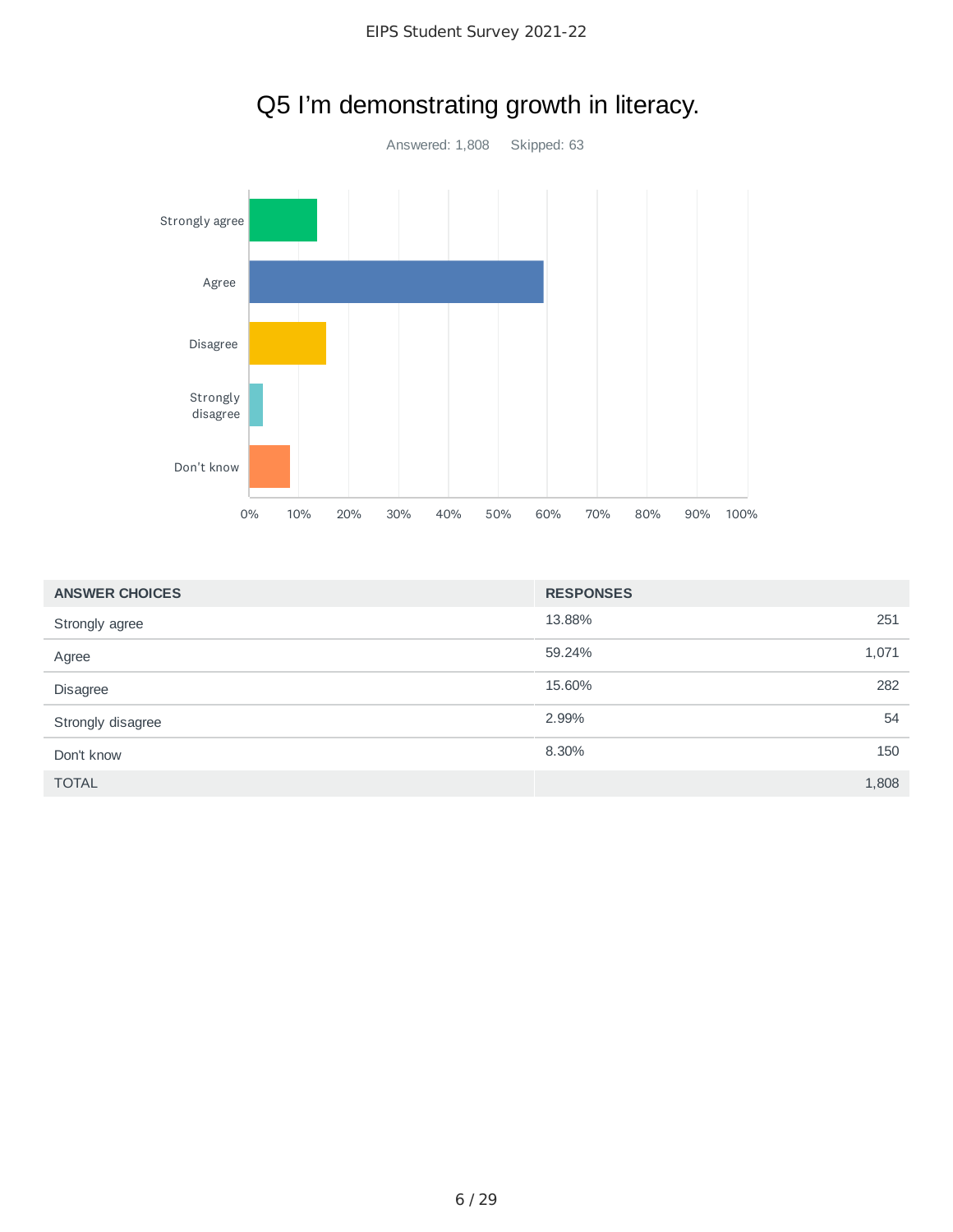

# Q6 I'm demonstrating growth in numeracy.

| <b>ANSWER CHOICES</b> | <b>RESPONSES</b> |       |
|-----------------------|------------------|-------|
| Strongly agree        | 20.02%           | 362   |
| Agree                 | 53.26%           | 963   |
| Disagree              | 14.99%           | 271   |
| Strongly disagree     | 4.37%            | 79    |
| Don't know            | 7.36%            | 133   |
| <b>TOTAL</b>          |                  | 1,808 |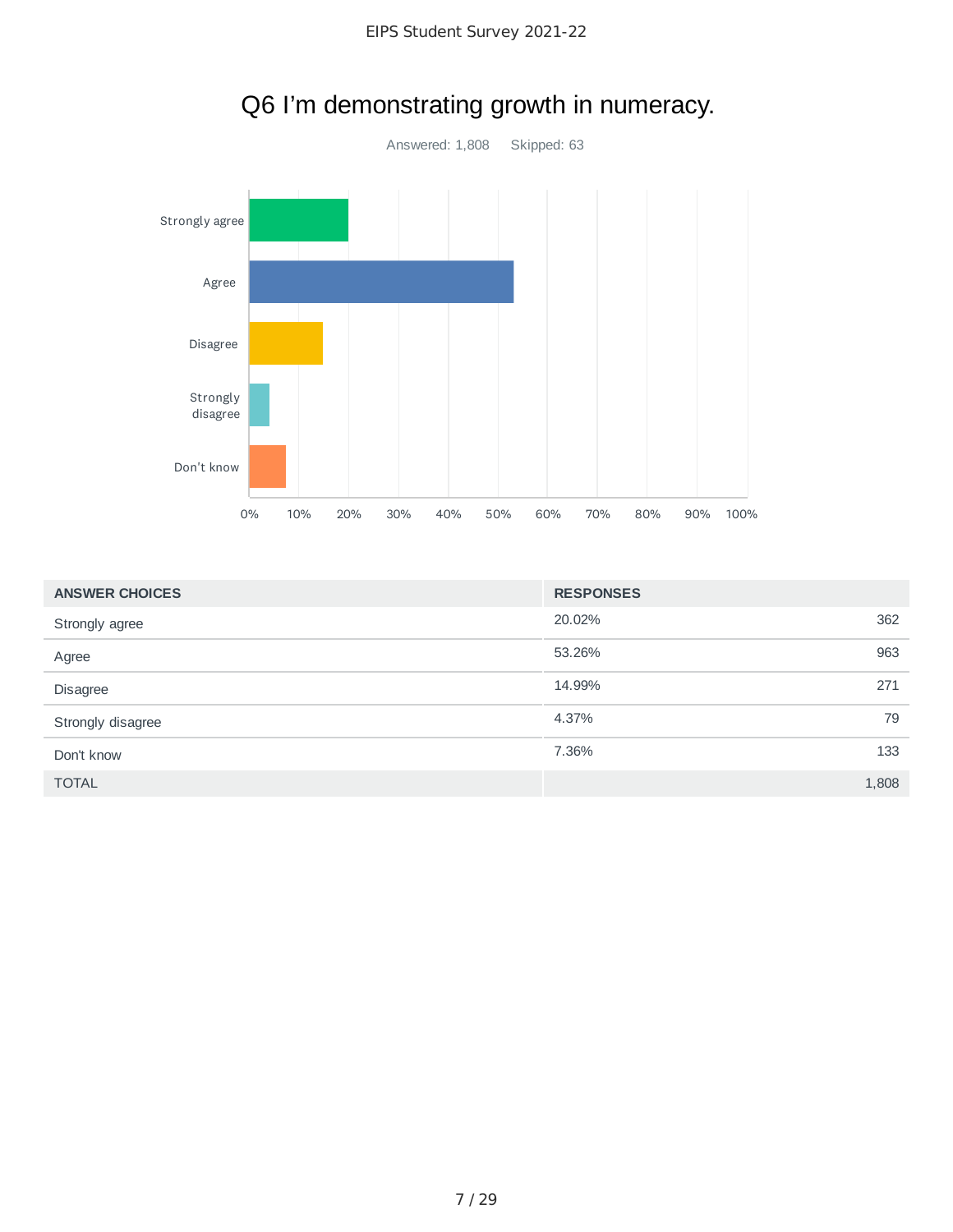### Q7 I have an understanding of First Nations, Métis and Inuit culture and history.



| <b>ANSWER CHOICES</b> | <b>RESPONSES</b> |       |
|-----------------------|------------------|-------|
| Strongly agree        | 21.91%           | 396   |
| Agree                 | 51.25%           | 926   |
| Disagree              | 14.11%           | 255   |
| Strongly disagree     | 5.42%            | 98    |
| Don't know            | 7.30%            | 132   |
| <b>TOTAL</b>          |                  | 1,807 |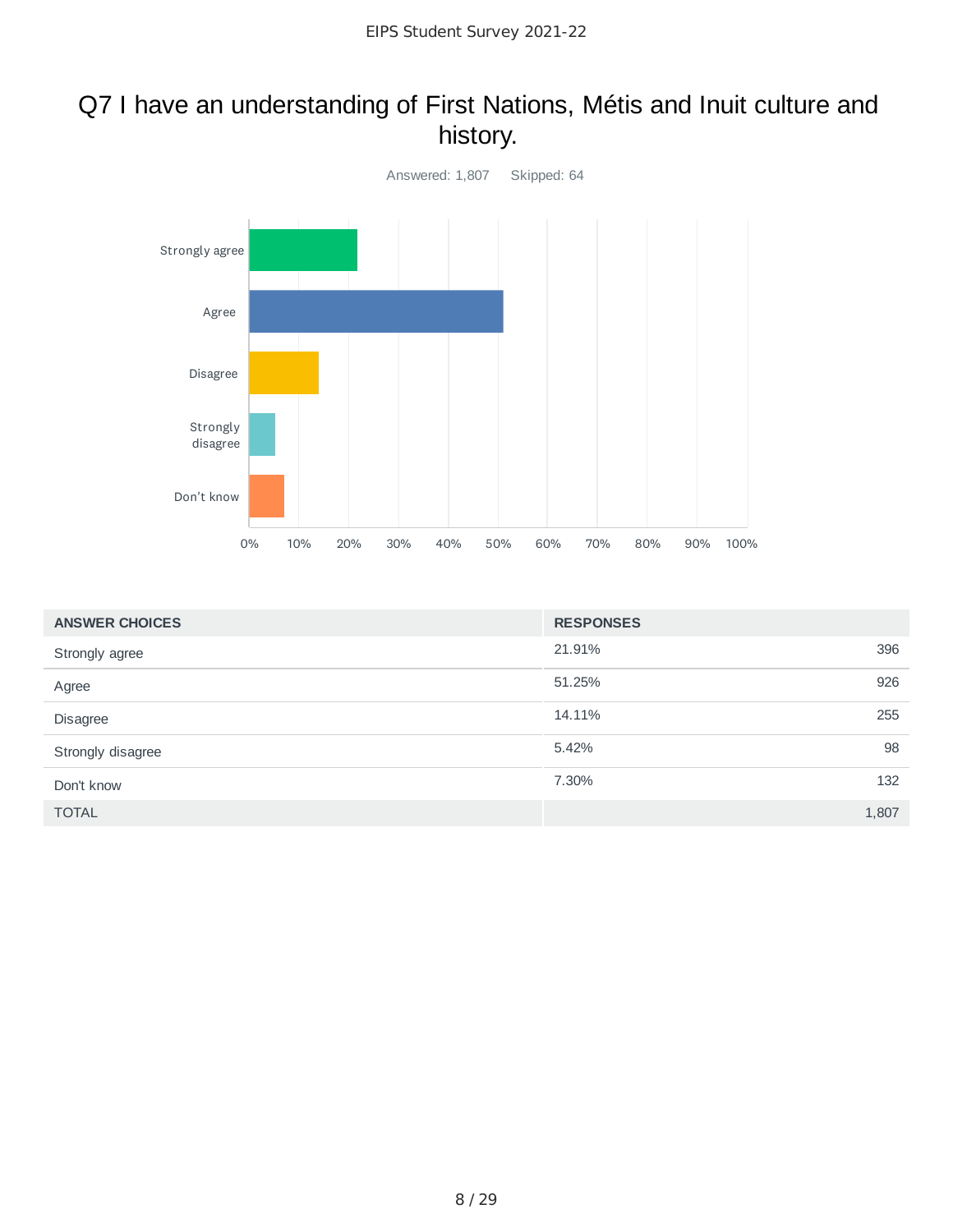#### Q8 I'm learning the knowledge, skills and attitudes necessary to be successful in life.



| <b>ANSWER CHOICES</b> | <b>RESPONSES</b> |       |
|-----------------------|------------------|-------|
| Strongly agree        | 10.80%           | 195   |
| Agree                 | 45.79%           | 827   |
| Disagree              | 26.08%           | 471   |
| Strongly disagree     | 10.24%           | 185   |
| Don't know            | 7.09%            | 128   |
| <b>TOTAL</b>          |                  | 1,806 |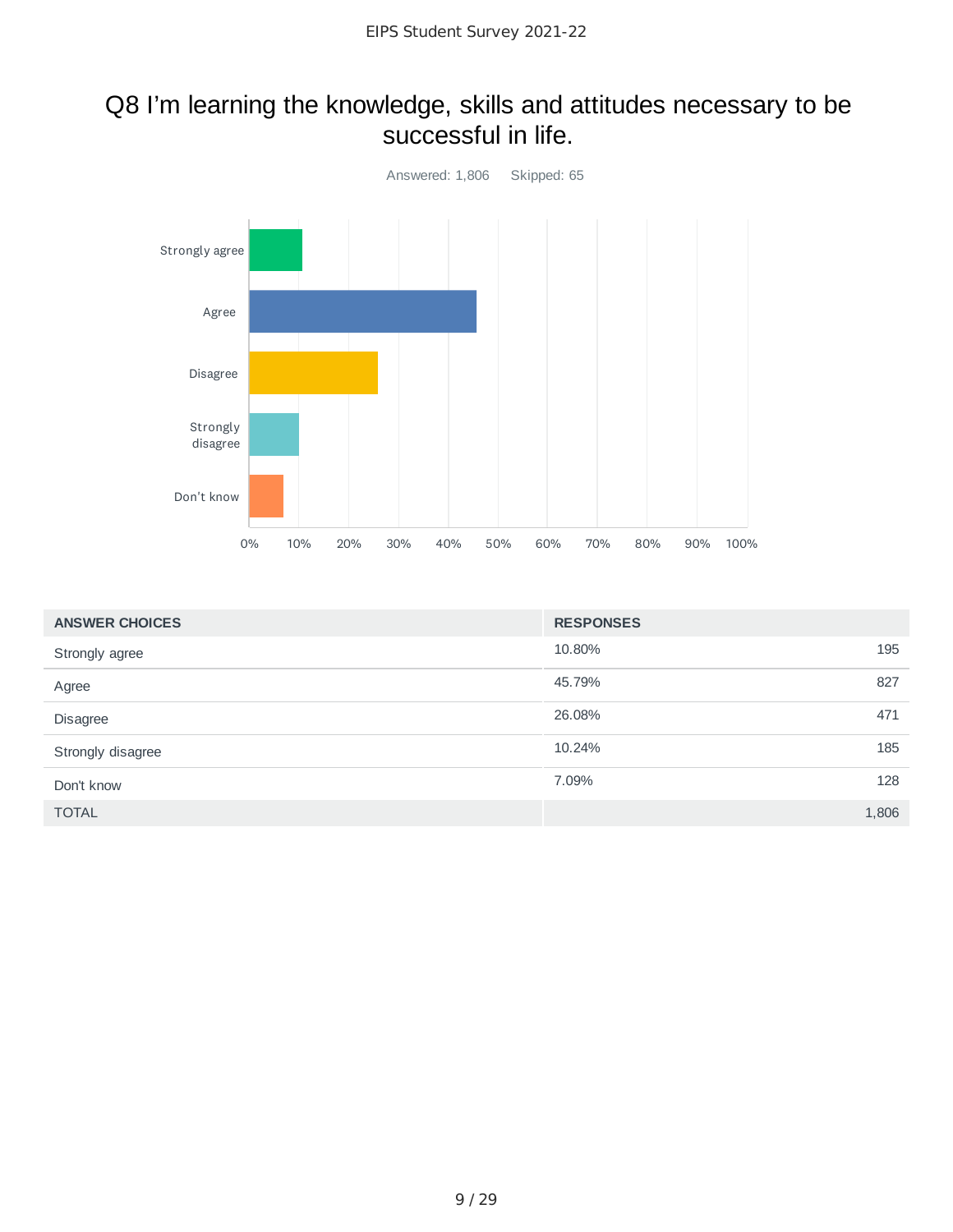# Q9 I feel supported by my school as I prepare for life beyond high school.



| <b>ANSWER CHOICES</b> | <b>RESPONSES</b> |       |
|-----------------------|------------------|-------|
| Strongly agree        | 14.17%           | 256   |
| Agree                 | 48.04%           | 868   |
| <b>Disagree</b>       | 21.31%           | 385   |
| Strongly disagree     | 6.59%            | 119   |
| Don't know            | 9.91%            | 179   |
| <b>TOTAL</b>          |                  | 1,807 |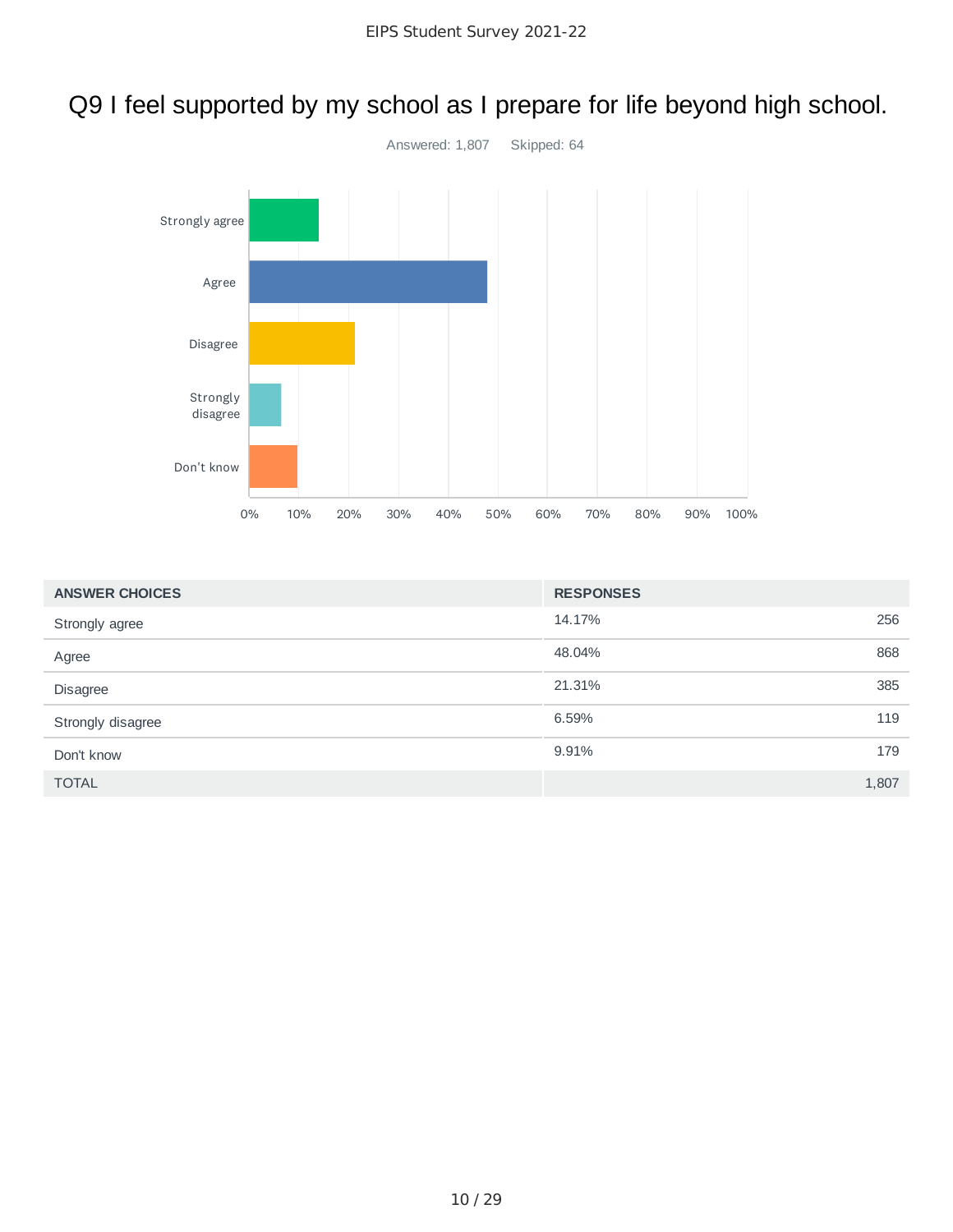

## Q10 I find my school work interesting and am engaged in my learning.

| <b>ANSWER CHOICES</b> | <b>RESPONSES</b> |       |
|-----------------------|------------------|-------|
| Strongly agree        | 6.57%            | 119   |
| Agree                 | 41.17%           | 746   |
| Disagree              | 28.86%           | 523   |
| Strongly disagree     | 15.62%           | 283   |
| Don't know            | 7.78%            | 141   |
| <b>TOTAL</b>          |                  | 1,812 |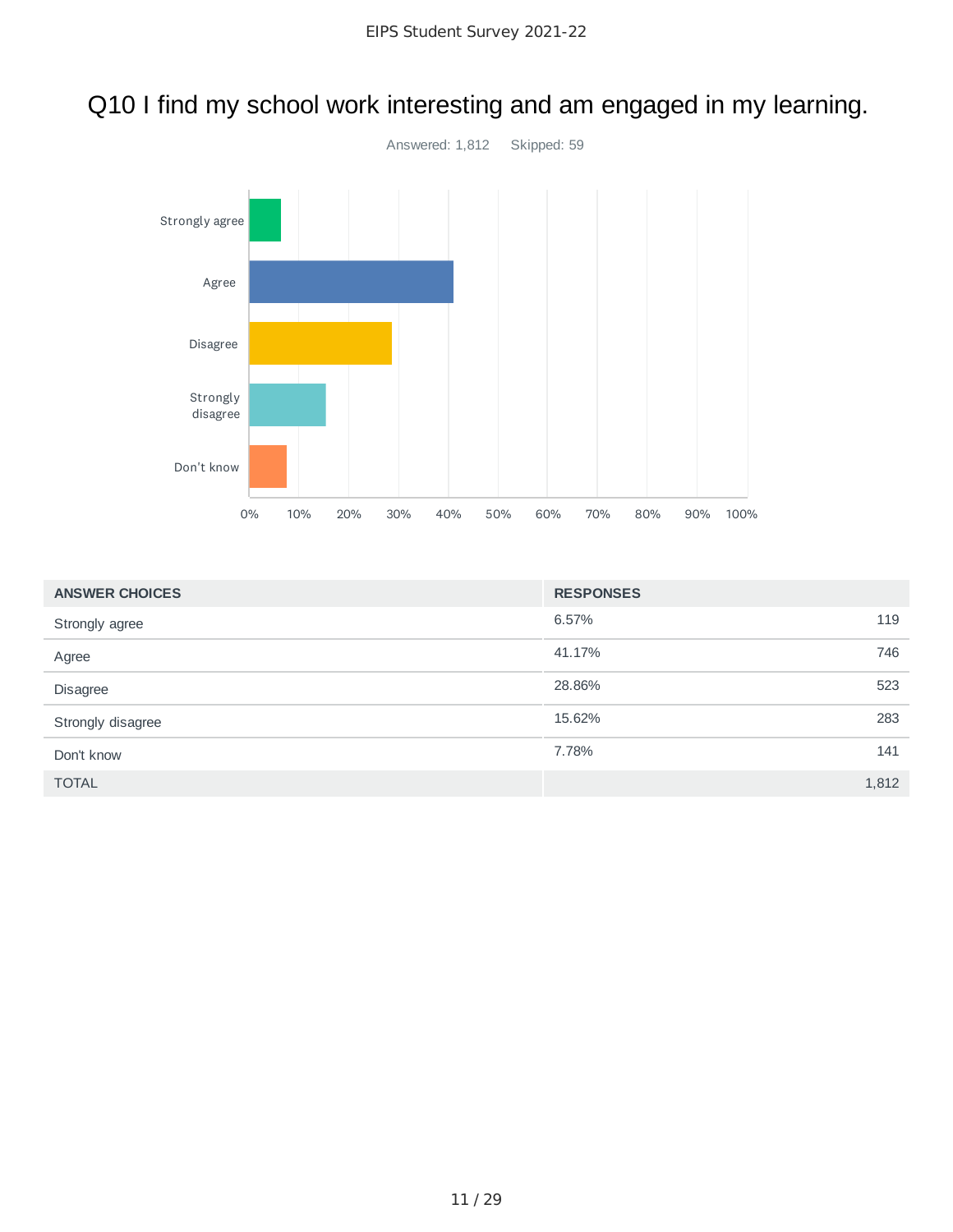### Q11 How satisfied are you with the quality of education you're receiving at your school?



| <b>ANSWER CHOICES</b> | <b>RESPONSES</b> |       |
|-----------------------|------------------|-------|
| Strongly satisfied    | 9.84%            | 176   |
| Satisfied             | 67.30%           | 1,204 |
| Dissatisfied          | 13.97%           | 250   |
| Strongly dissatisfied | 3.13%            | 56    |
| Don't know            | 5.76%            | 103   |
| <b>TOTAL</b>          |                  | 1,789 |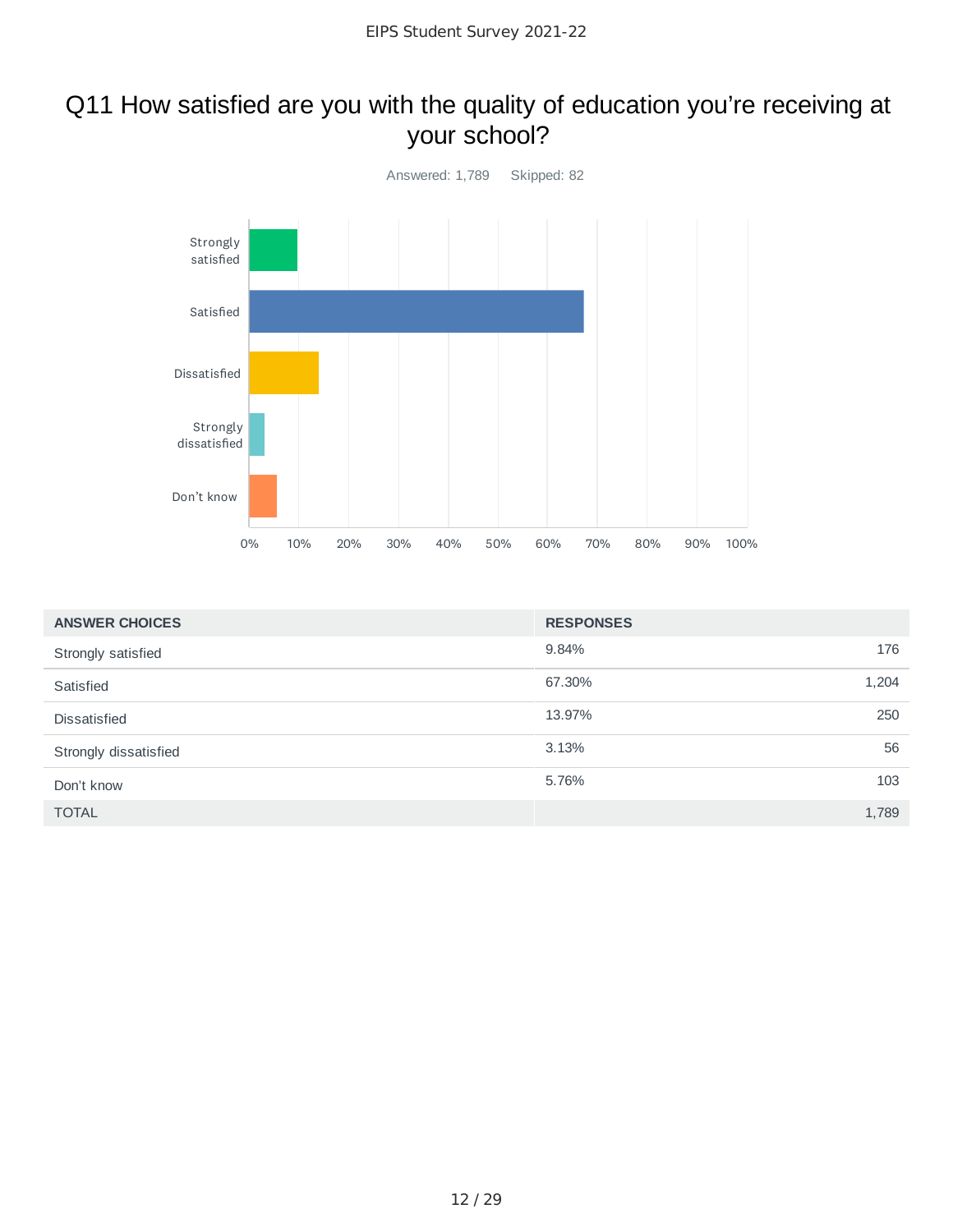# Q12 How satisfied are you with the quality of teaching you're receiving?



| <b>ANSWER CHOICES</b> | <b>RESPONSES</b> |       |
|-----------------------|------------------|-------|
| Strongly satisfied    | 15.45%           | 277   |
| Satisfied             | 60.46%           | 1,084 |
| <b>Dissatisfied</b>   | 15.17%           | 272   |
| Strongly dissatisfied | 3.23%            | 58    |
| Don't know            | 5.69%            | 102   |
| <b>TOTAL</b>          |                  | 1,793 |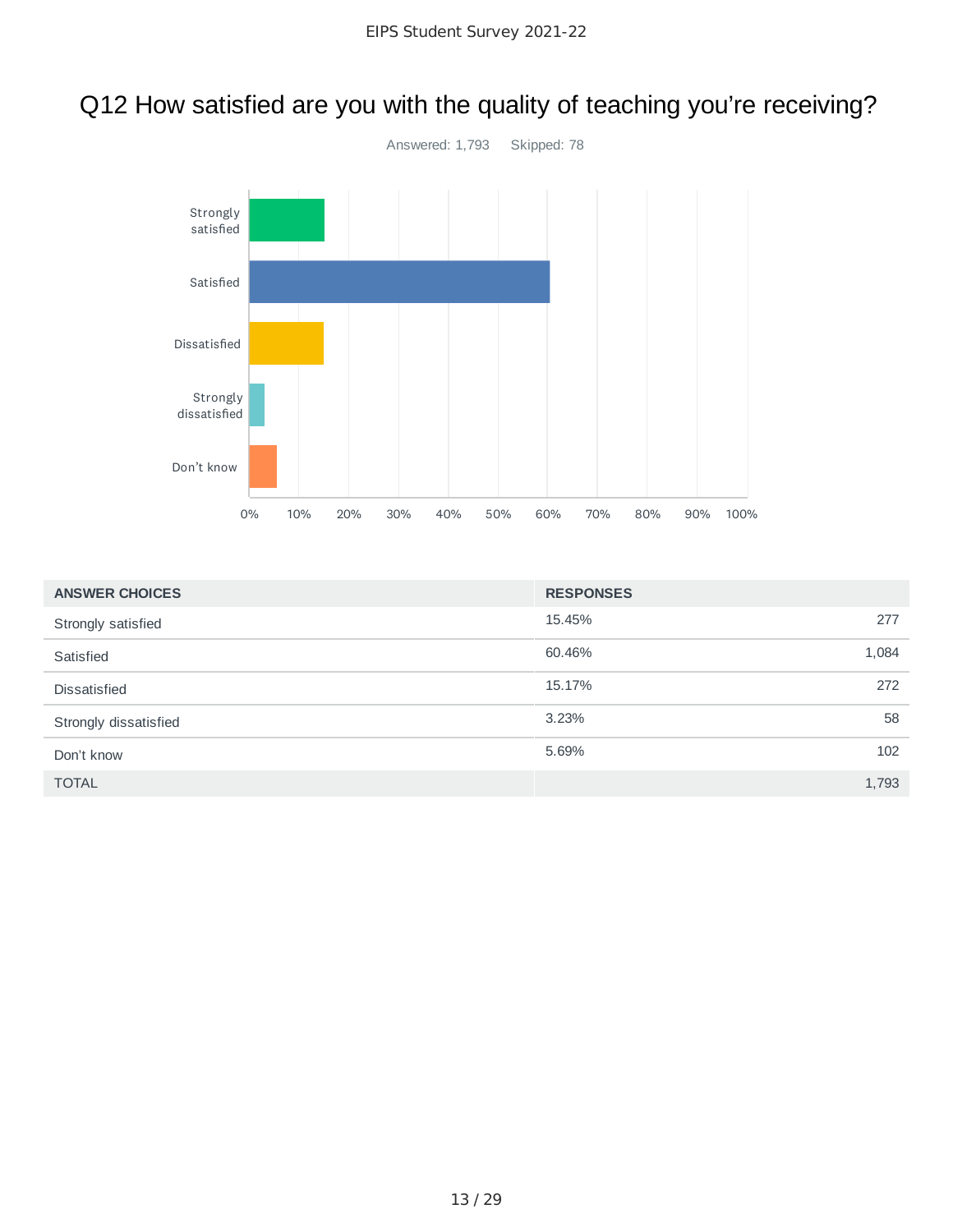

# Q13 How satisfied are you with the leadership at your school?

| <b>ANSWER CHOICES</b> | <b>RESPONSES</b> |
|-----------------------|------------------|
| Strongly satisfied    | 11.43%<br>204    |
| Satisfied             | 50.31%<br>898    |
| <b>Dissatisfied</b>   | 16.30%<br>291    |
| Strongly dissatisfied | 7.56%<br>135     |
| Don't know            | 14.40%<br>257    |
| <b>TOTAL</b>          | 1,785            |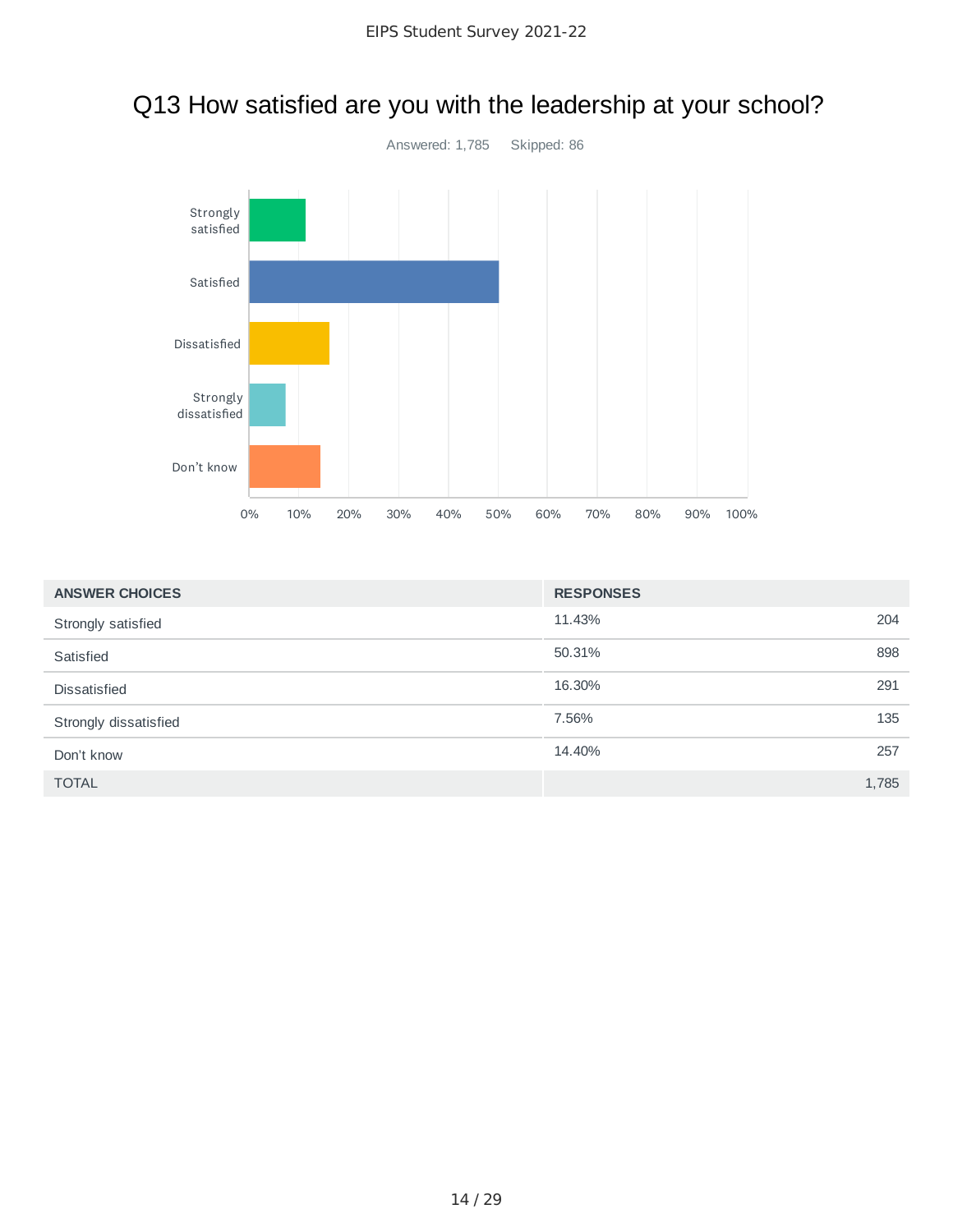### Q14 My school encourages students to be responsible, respectful and engaged citizens.



| <b>ANSWER CHOICES</b> | <b>RESPONSES</b> |       |
|-----------------------|------------------|-------|
| Strongly agree        | 17.42%           | 312   |
| Agree                 | 56.34%           | 1,009 |
| Disagree              | 14.74%           | 264   |
| Strongly disagree     | 4.30%            | 77    |
| Don't know            | 7.20%            | 129   |
| <b>TOTAL</b>          |                  | 1,791 |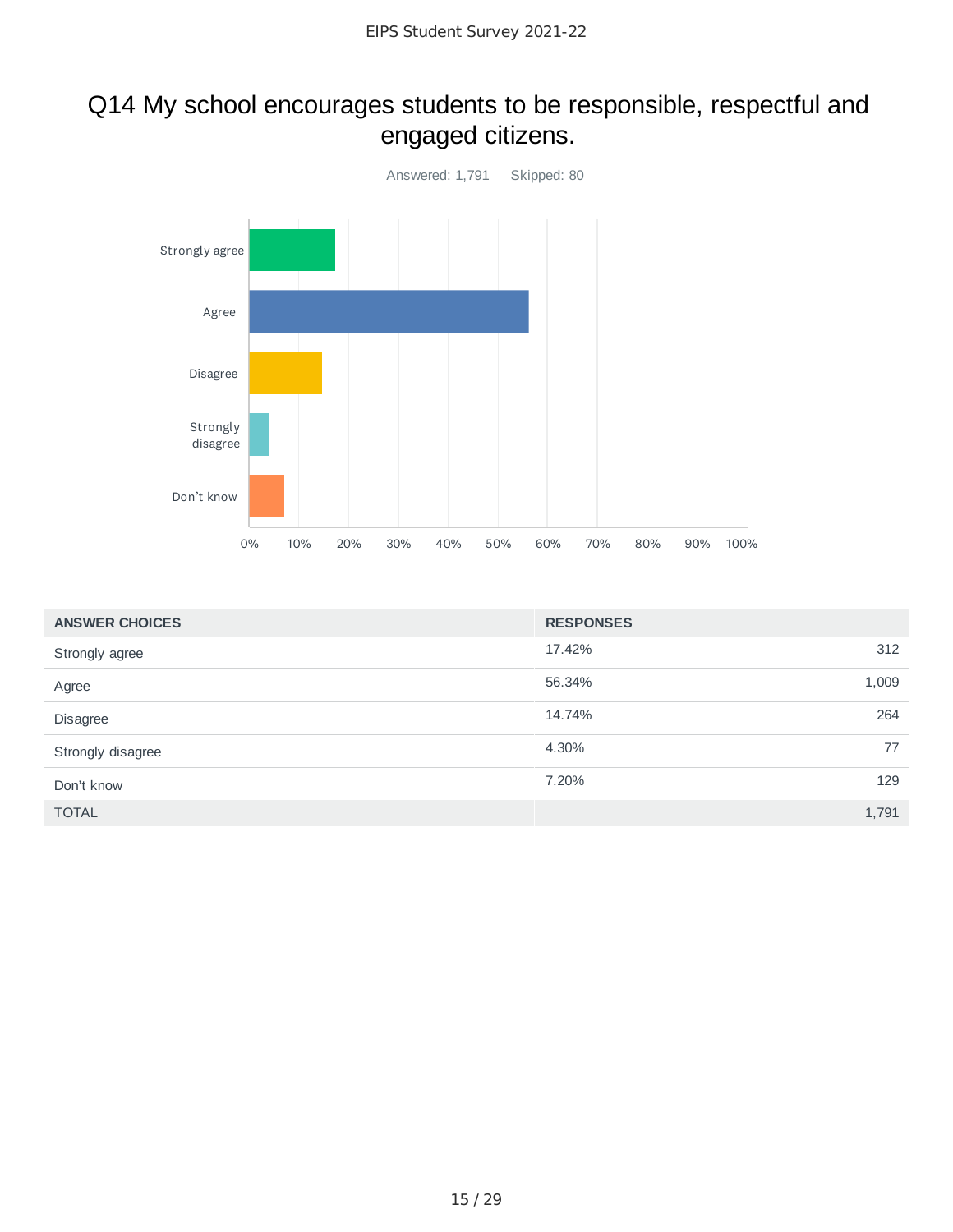

# Q15 The staff at my school care about me.

| <b>ANSWER CHOICES</b> | <b>RESPONSES</b> |       |
|-----------------------|------------------|-------|
| Strongly agree        | 19.52%           | 350   |
| Agree                 | 48.80%           | 875   |
| <b>Disagree</b>       | 12.83%           | 230   |
| Strongly disagree     | 5.24%            | 94    |
| Don't know            | 13.61%           | 244   |
| <b>TOTAL</b>          |                  | 1,793 |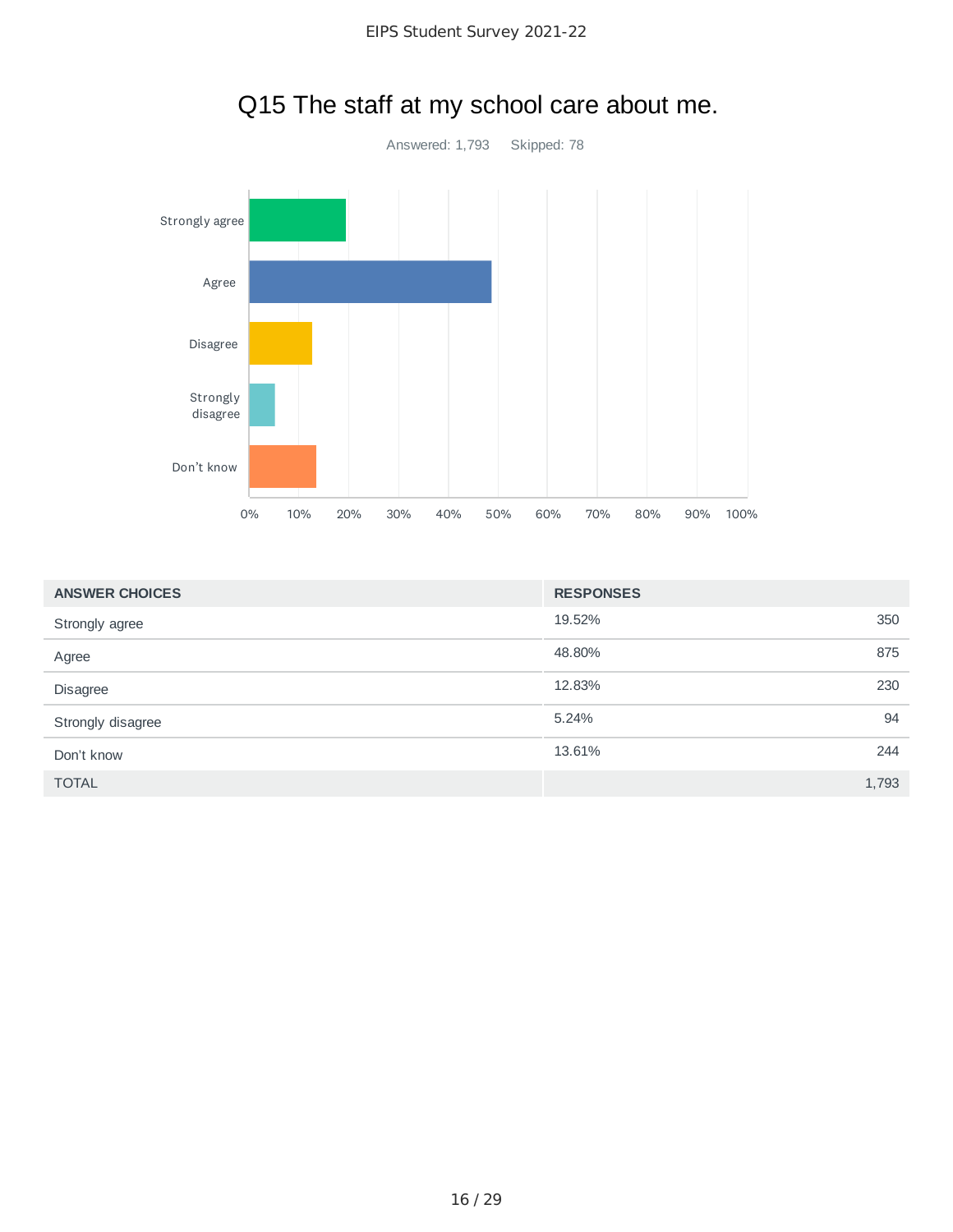### Q16 My school expects students to behave responsibly, and if not, they're dealt with fairly.



| <b>ANSWER CHOICES</b> | <b>RESPONSES</b> |       |
|-----------------------|------------------|-------|
| Strongly agree        | 15.09%           | 270   |
| Agree                 | 51.31%           | 918   |
| Disagree              | 17.55%           | 314   |
| Strongly disagree     | 9.22%            | 165   |
| Don't know            | 6.82%            | 122   |
| <b>TOTAL</b>          |                  | 1,789 |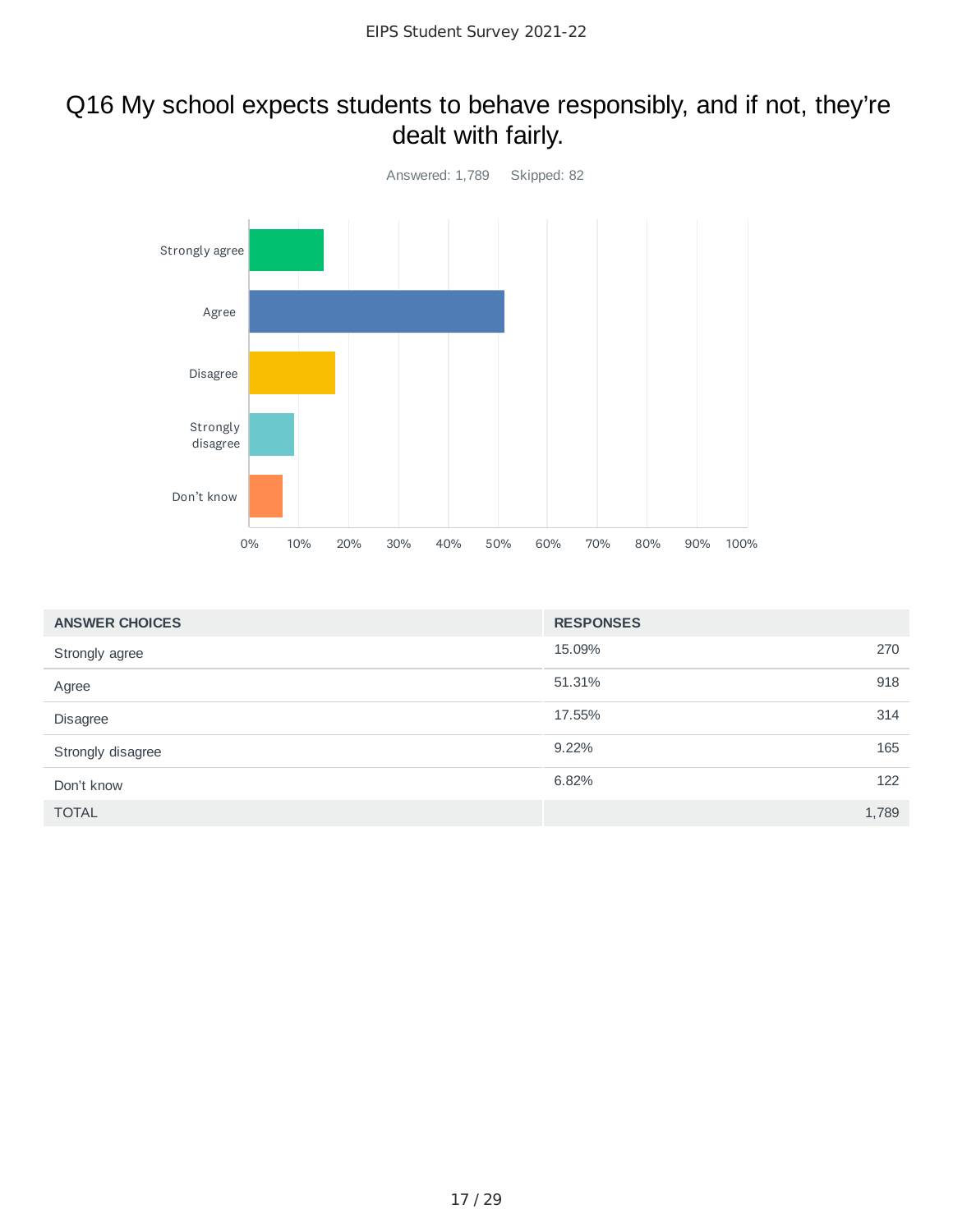

| <b>ANSWER CHOICES</b> | <b>RESPONSES</b> |
|-----------------------|------------------|
| Strongly agree        | 347<br>19.40%    |
| Agree                 | 53.94%<br>965    |
| Disagree              | 12.80%<br>229    |
| Strongly disagree     | 4.75%<br>85      |
| Don't know            | 163<br>9.11%     |
| <b>TOTAL</b>          | 1,789            |

# Q17 My school is safe.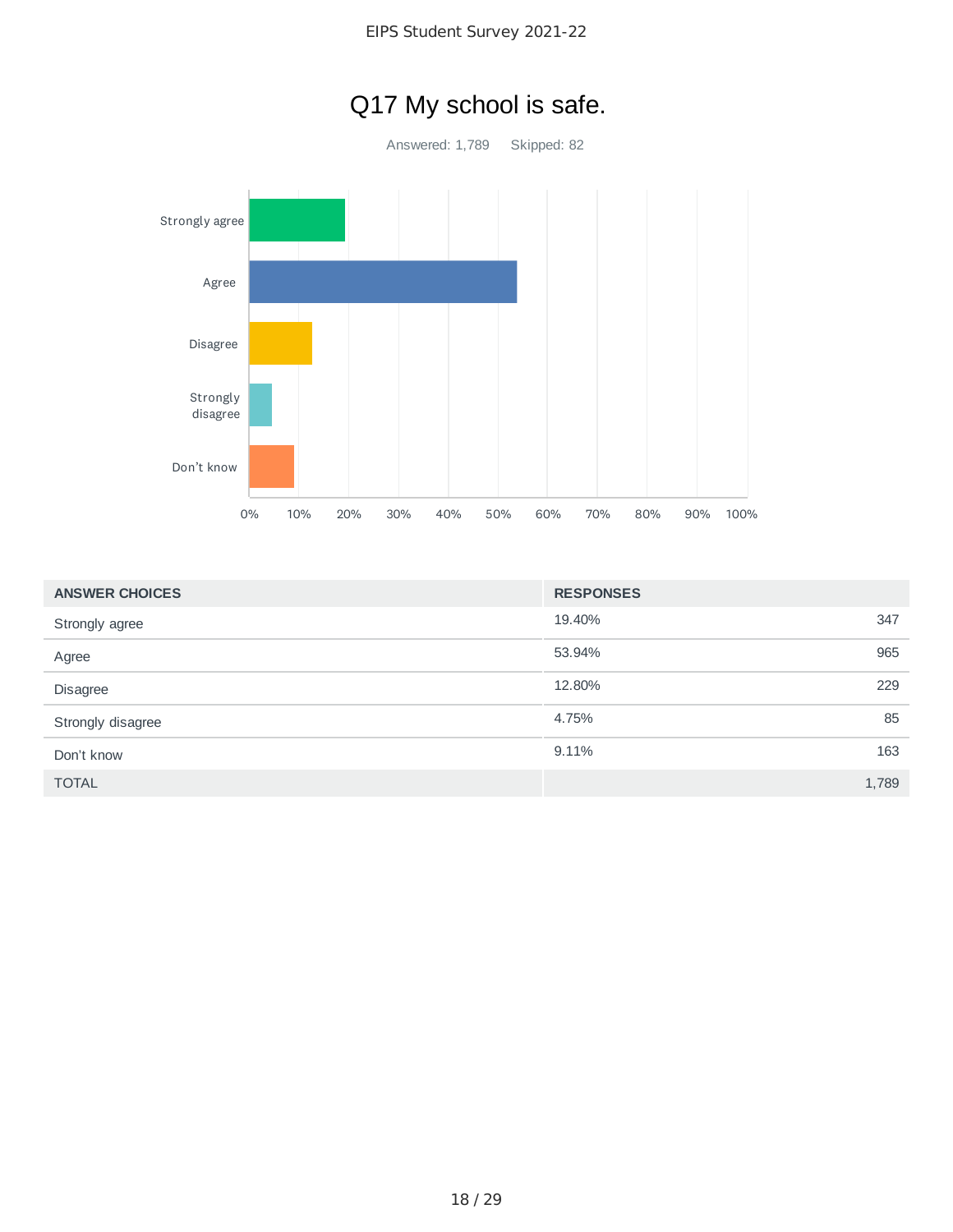### Q18 How satisfied are you with the resources available to support your learning?



| <b>ANSWER CHOICES</b> | <b>RESPONSES</b> |       |
|-----------------------|------------------|-------|
| Strongly satisfied    | 13.14%           | 235   |
| Satisfied             | 62.66%           | 1,121 |
| Dissatisfied          | 16.15%           | 289   |
| Strongly dissatisfied | 2.63%            | 47    |
| Don't know            | 5.42%            | 97    |
| <b>TOTAL</b>          |                  | 1,789 |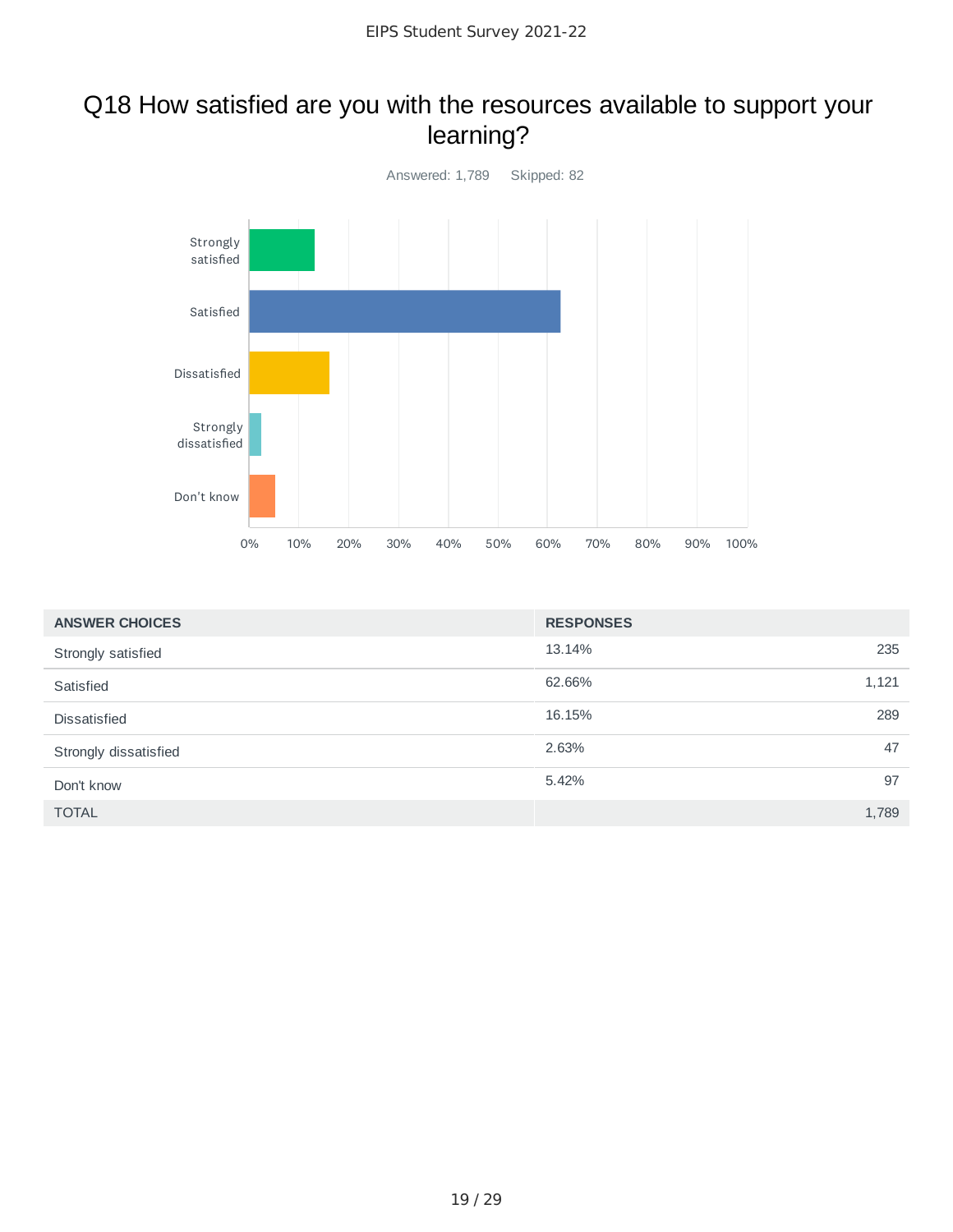# Q19 In your opinion, has the quality of education you experienced improved, stayed the same or declined in the past three years?



| <b>ANSWER CHOICES</b> | <b>RESPONSES</b> |       |
|-----------------------|------------------|-------|
| Improved              | 22.10%           | 396   |
| Stayed the same       | 45.03%           | 807   |
| Declined              | 22.27%           | 399   |
| Don't know            | 7.25%            | 130   |
| Not applicable        | 3.35%            | 60    |
| <b>TOTAL</b>          |                  | 1,792 |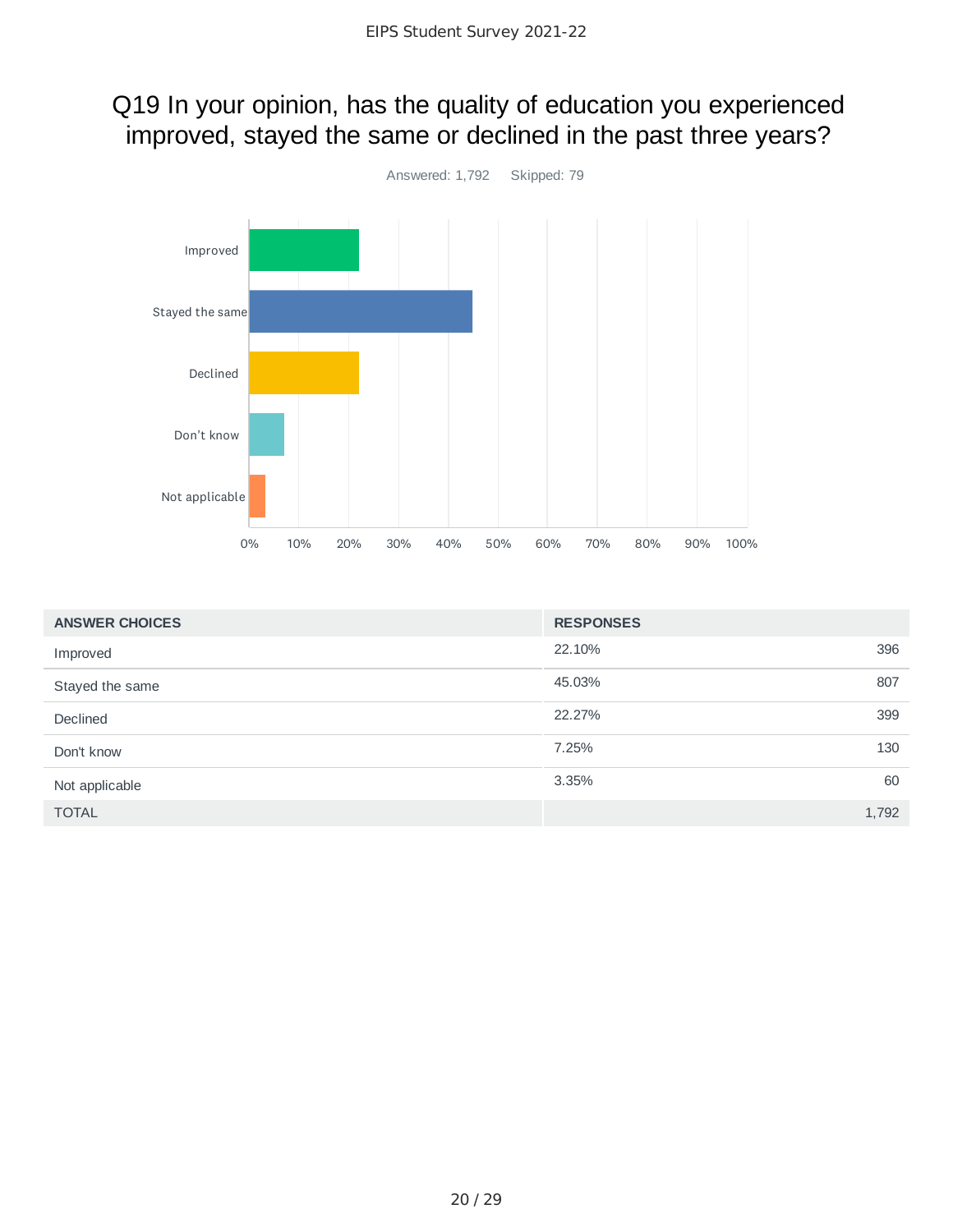

# Q20 How do you rate the physical condition of your school?

| <b>ANSWER CHOICES</b> | <b>RESPONSES</b> |       |
|-----------------------|------------------|-------|
| Excellent             | 16.57%           | 297   |
| Good                  | 37.17%           | 666   |
| Fair                  | 29.97%           | 537   |
| Poor                  | 16.29%           | 292   |
| <b>TOTAL</b>          |                  | 1,792 |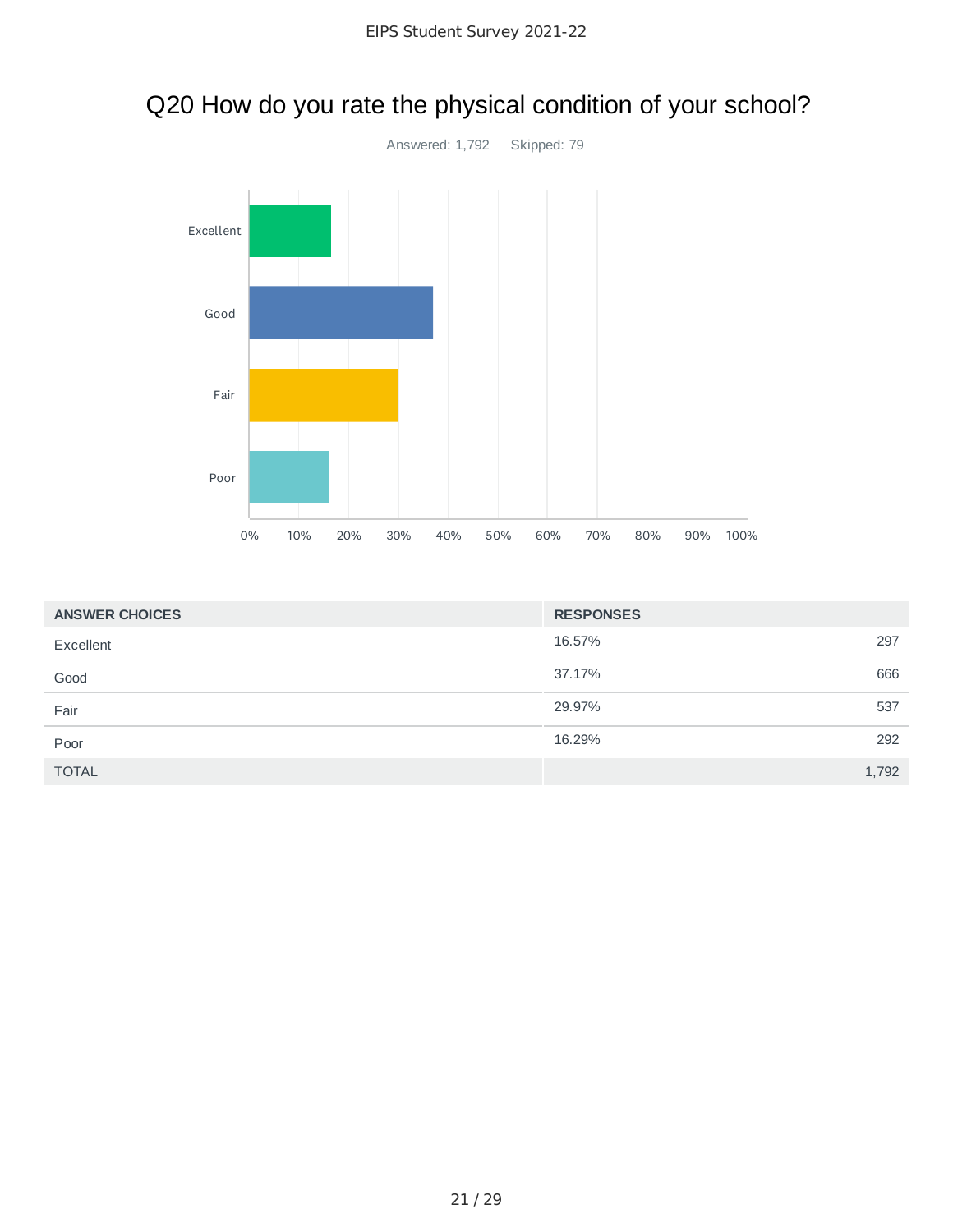# Q21 How satisfied are you with the opportunities provided for your parents or guardians to be involved in your education?



| <b>ANSWER CHOICES</b> | <b>RESPONSES</b> |       |
|-----------------------|------------------|-------|
| Strongly satisfied    | 9.99%            | 178   |
| Satisfied             | 54.97%           | 979   |
| <b>Dissatisfied</b>   | 13.64%           | 243   |
| Strongly dissatisfied | 3.59%            | 64    |
| Don't know            | 17.80%           | 317   |
| <b>TOTAL</b>          |                  | 1,781 |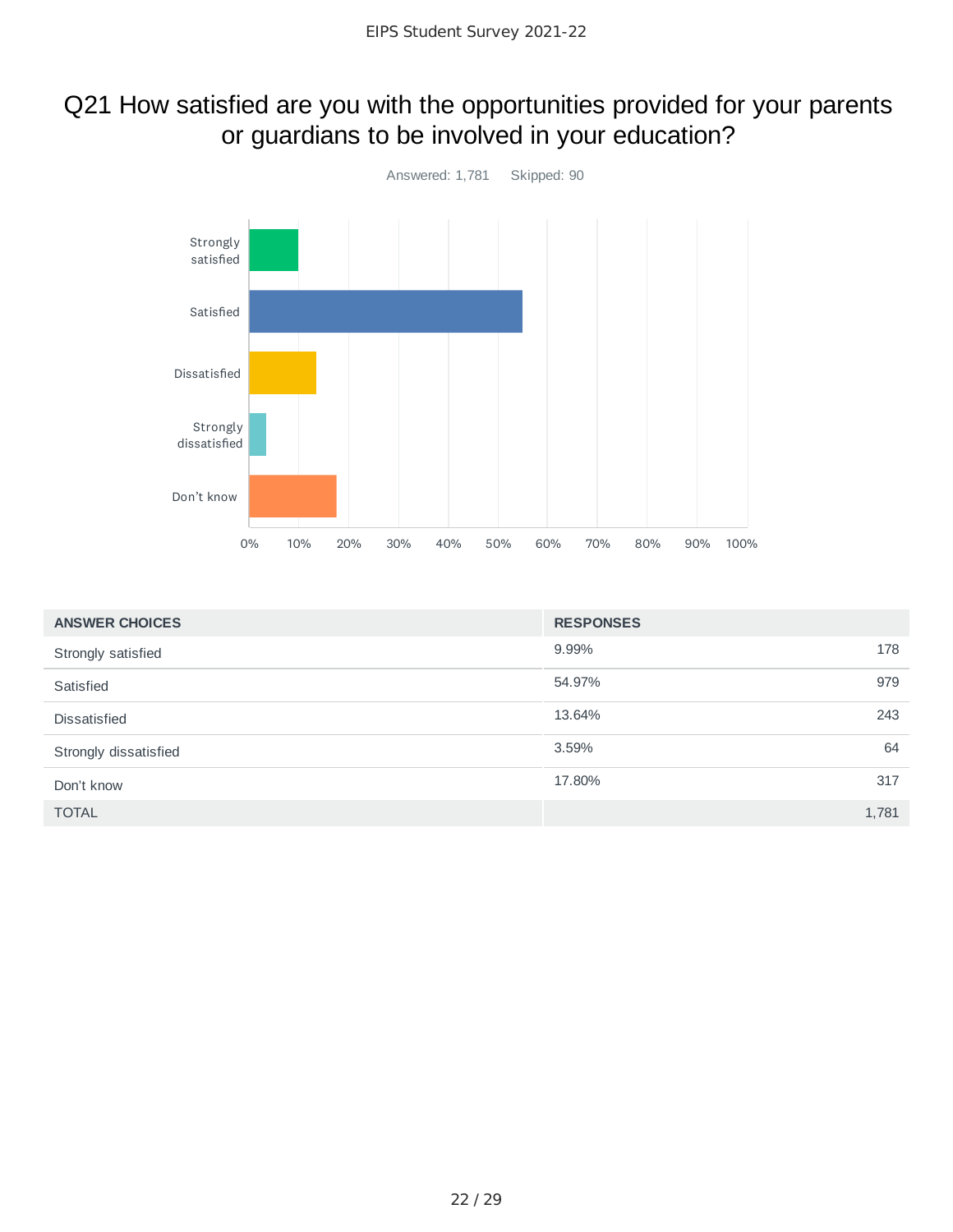#### Q22 Teachers keep me informed about my progress and achievement in my courses.



| <b>ANSWER CHOICES</b> | <b>RESPONSES</b> |       |
|-----------------------|------------------|-------|
| Strongly agree        | 14.21%           | 253   |
| Agree                 | 52.95%           | 943   |
| Disagree              | 19.60%           | 349   |
| Strongly disagree     | 7.36%            | 131   |
| Don't know            | 5.90%            | 105   |
| <b>TOTAL</b>          |                  | 1,781 |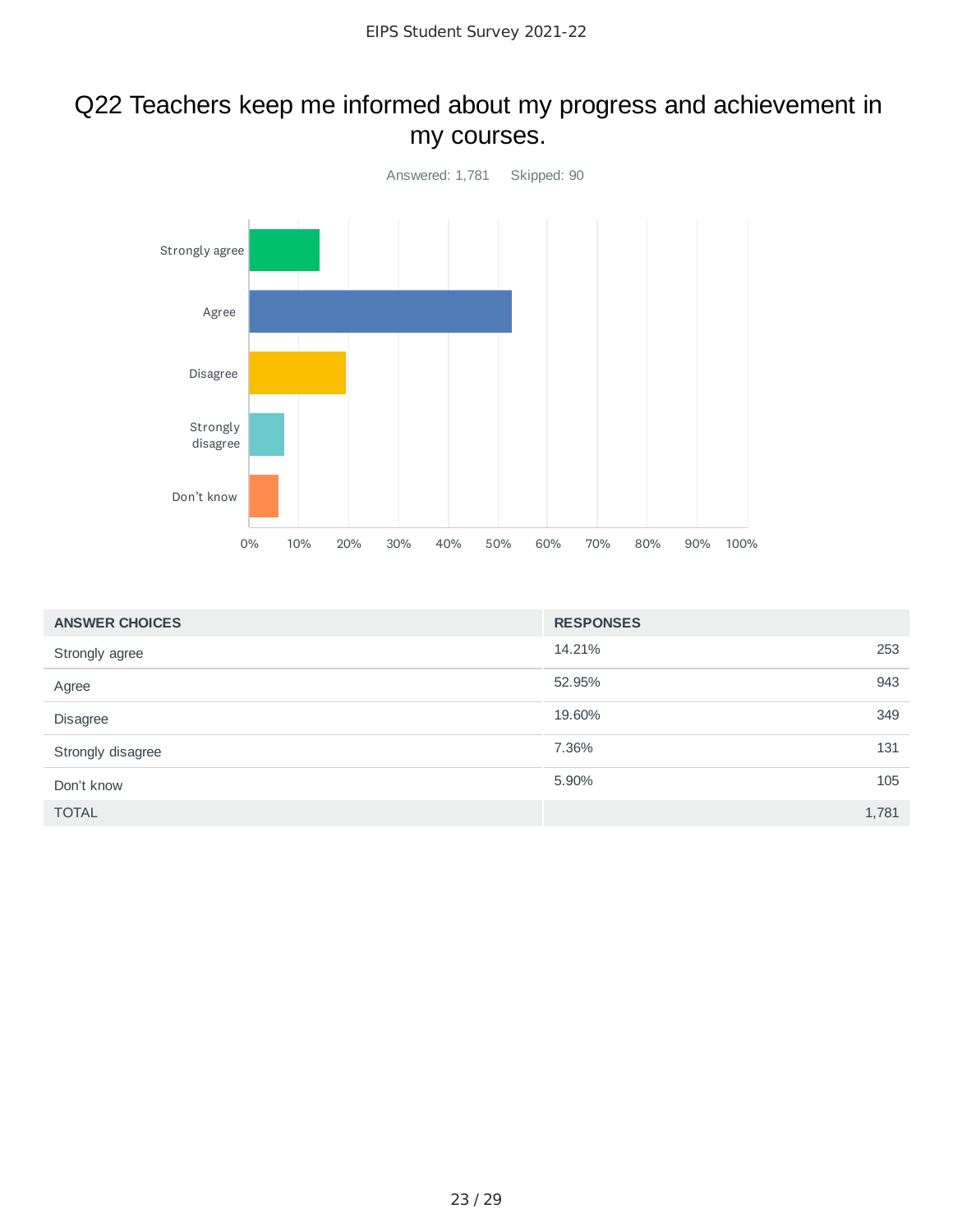### Q23 I can openly and honestly communicate with teachers, staff and students at my school.



| <b>ANSWER CHOICES</b> | <b>RESPONSES</b> |       |
|-----------------------|------------------|-------|
| Strongly agree        | 14.74%           | 262   |
| Agree                 | 47.21%           | 839   |
| Disagree              | 18.35%           | 326   |
| Strongly disagree     | 11.71%           | 208   |
| Don't know            | 7.99%            | 142   |
| <b>TOTAL</b>          |                  | 1,777 |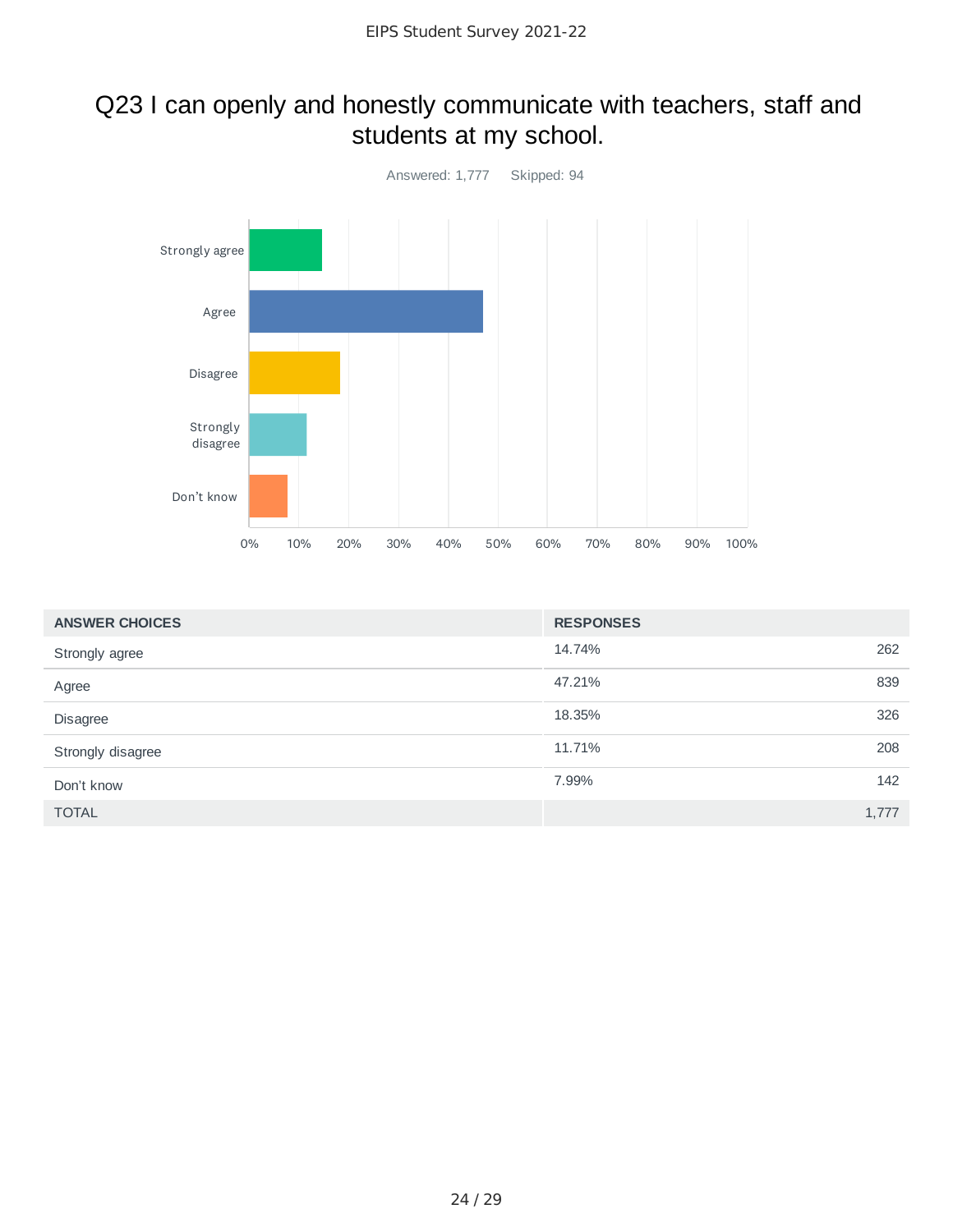# Q24 How satisfied are you with your school's commitment to engaging students in matters that affect public education?



| <b>ANSWER CHOICES</b> | <b>RESPONSES</b> |       |
|-----------------------|------------------|-------|
| Strongly satisfied    | 7.42%            | 132   |
| Satisfied             | 48.12%           | 856   |
| Dissatisfied          | 18.32%           | 326   |
| Strongly dissatisfied | 7.08%            | 126   |
| Don't know            | 19.06%           | 339   |
| <b>TOTAL</b>          |                  | 1,779 |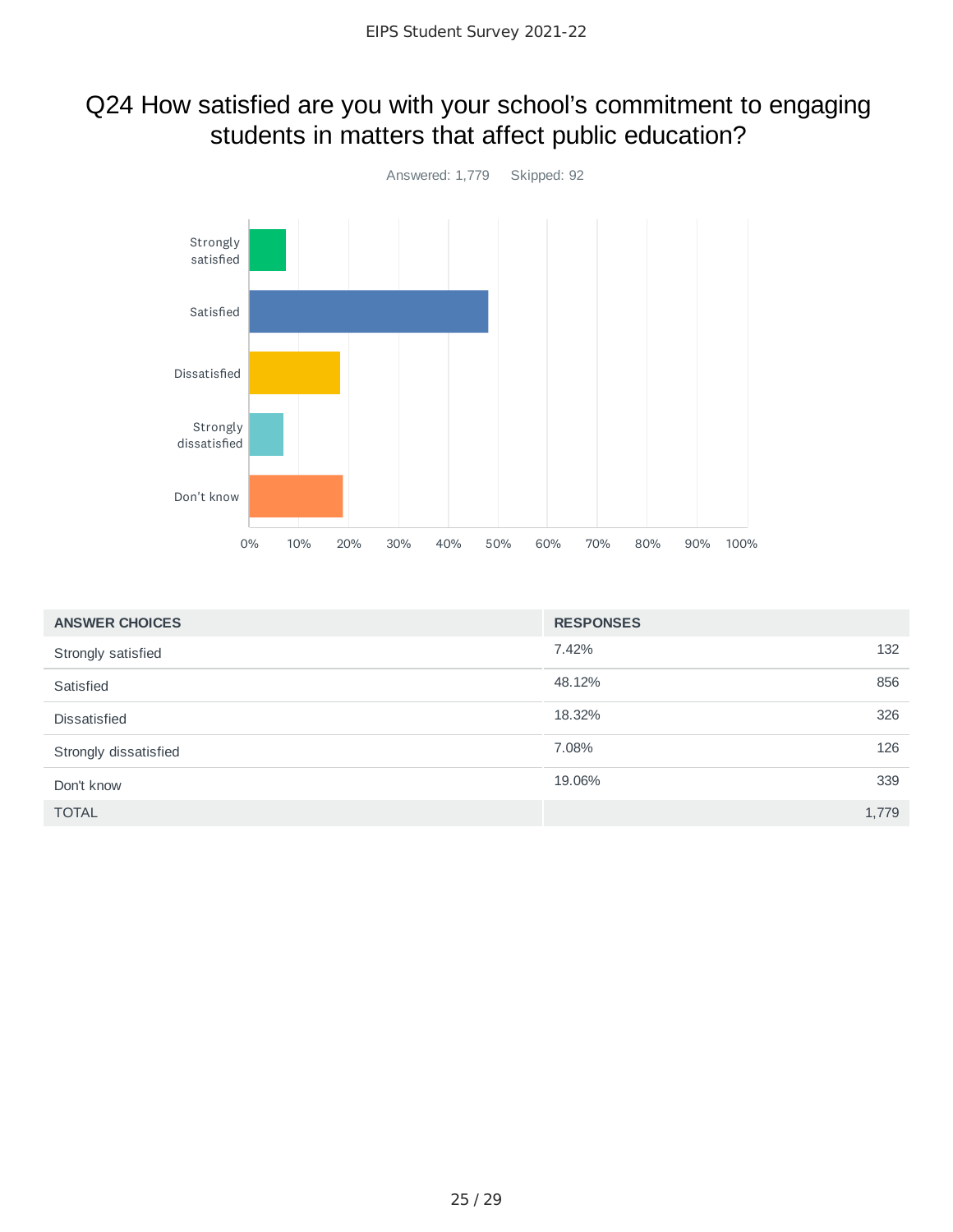### Q25 How satisfied are you with the Division's commitment to advocating for public education?



| <b>ANSWER CHOICES</b> | <b>RESPONSES</b> |       |
|-----------------------|------------------|-------|
| Strongly satisfied    | 6.91%            | 123   |
| Satisfied             | 47.55%           | 846   |
| Dissatisfied          | 12.98%           | 231   |
| Strongly dissatisfied | 4.72%            | 84    |
| Don't know            | 27.82%           | 495   |
| <b>TOTAL</b>          |                  | 1,779 |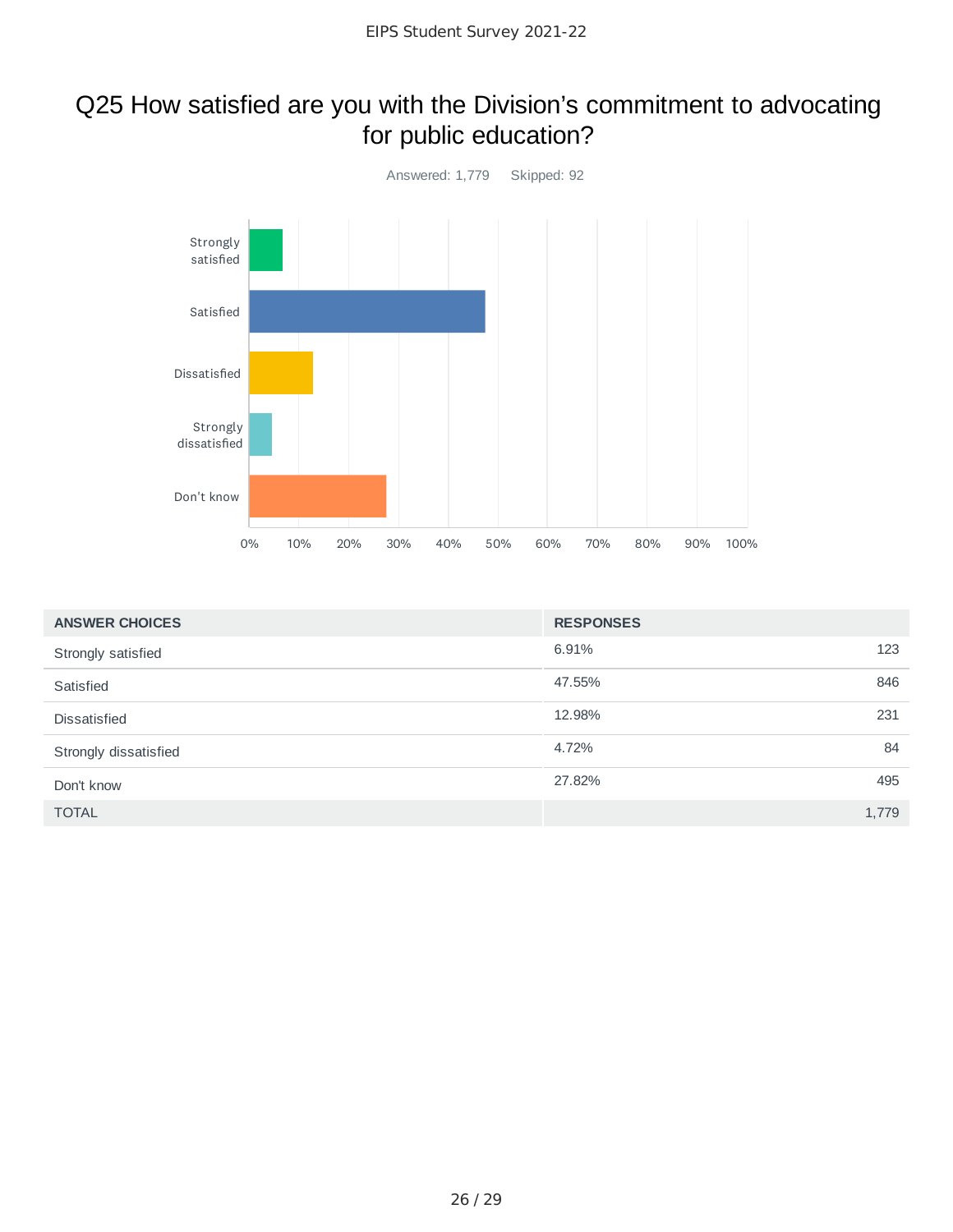## Q26 The Division and schools often share news and information through websites and social media. Do you follow:

Answered: 1,733 Skipped: 138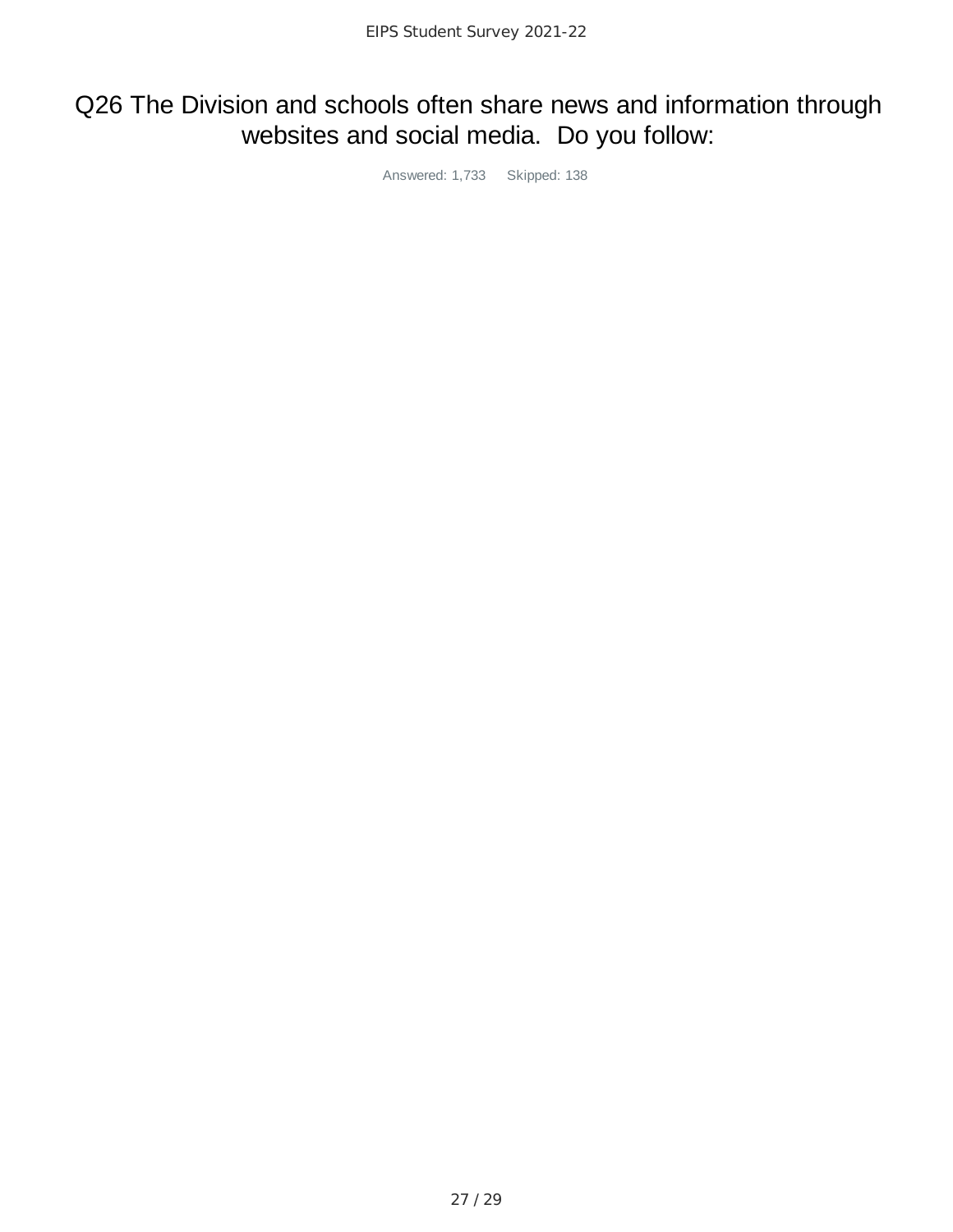#### EIPS Student Survey 2021-22